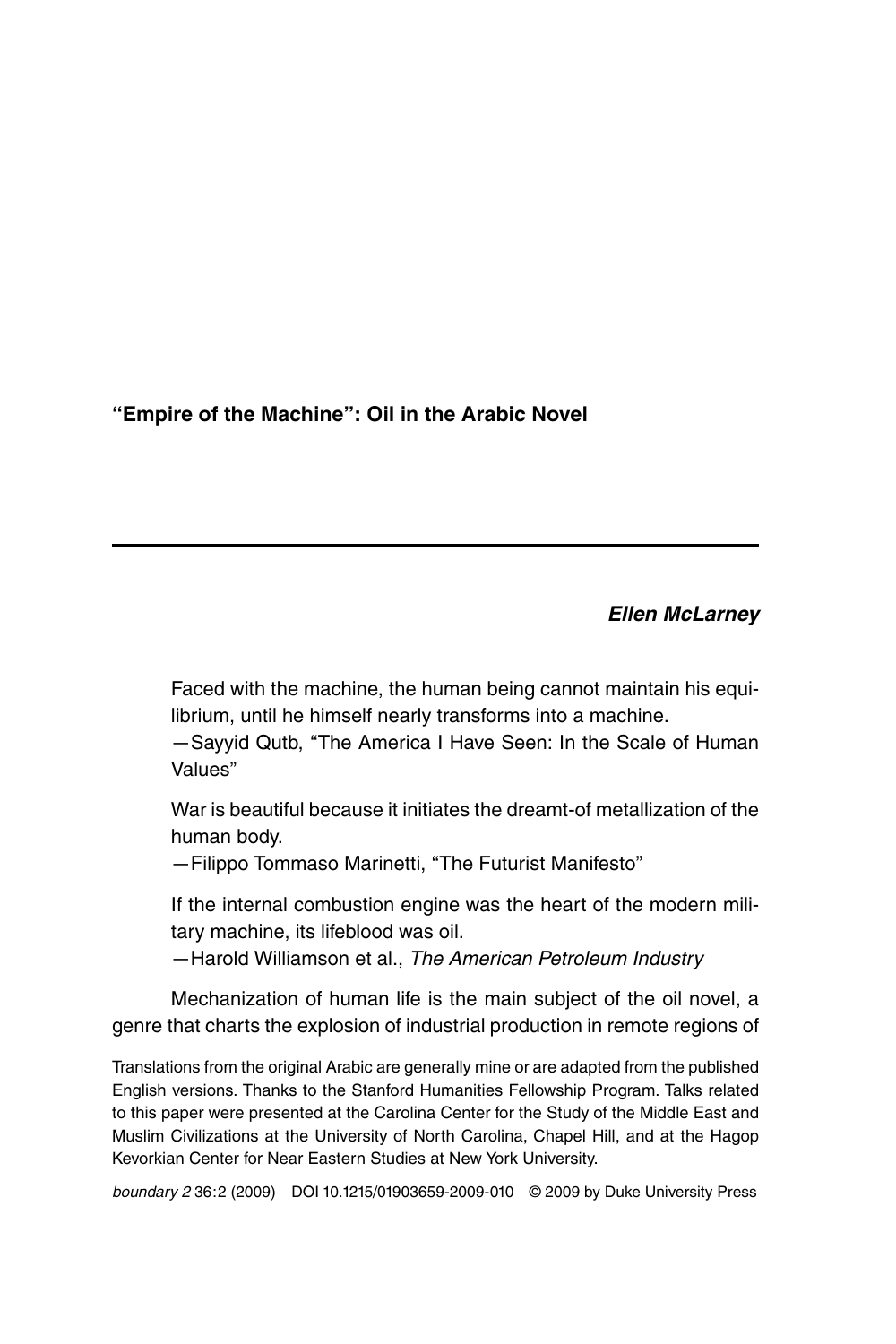the earth. One product of this industrialization is a vision of a pristine state of nature, a place prior to and untouched by the predations of the "empire of the machine."<sup>1</sup> This is a golden age, an imagined utopia, what Raymond Williams calls "the natural economy, the moral economy, the organic society, from which critical values are drawn . . . a contrast to the thrusting ruthlessness of the new capitalism."<sup>2</sup> Such idealized times and spaces not only characterize the Arabic oil novel, but also American, Latin American, and African oil novels, as particular locales become retrospectively valorized as sites of cultural origins.<sup>3</sup> Imbued with an aura of authenticity, these places are envisioned as antithetical to the occupying force of the global militaryindustrial complex, or even as its antidote. Authenticity, however, is clearly one of modernization's by-products. While Georg Lukács and Walter Benjamin saw aura as part of prior forms, like the epic or painting, destroyed by mass production, Fredric Jameson's work on utopia sees aura as one more product of mass culture.<sup>4</sup> These oil novels envision enchantment only to have it crushed by the secularizing machine of modernity, destroyed by the myth of progress.

This essay examines two seminal works in the canon of Arabic literature, Ghassan Kanafani's *Rijal fi al-Shams* (*Men in the Sun*, 1963) and

. The phrase "empire of the machine" comes from Gustavo Luis Carrera's *Novela del petróleo en Venezuela* [The petroleum novel in Venezuela] (Caracas, 1972), 98. He discusses the contrast between the traditional environment and the petroleum explosion: "Lo que resulta más evidente como primera impresión en la 'explosión' petrolera es el contraste entre el ambiente tradicional y el nuevo estado de cosas después del surgimiento inesperado" [At first glance, what is most apparent in the petroleum "explosion" is the contrast between the traditional environment and the new state of things after the unexpected appearance of oil] (79).

. Raymond Williams, *The Country and the City* (London: Oxford University Press, 1973), 36–37.

. Upton Sinclair's *Oil!* (New York: Grosset and Dunlap, 1927) imagines the righteousness of country life corrupted by oil politics. Carrera's work on the Venezuelan petroleum novel details the disruption of an agrarian existence; Laura Restrepo's novel *La novia oscura* (New York: Rayo, 2002) imagines an early utopia of the *petroleros* in Colombia; J. M. G. Le Clézio's *Onitsha* (Paris: Gallimard, 1991) is full of images of sacred waters in Nigeria, before their sullying in foreign hands.

. See Georg Lukács, *The Theory of the Novel: A Historico-Philosophical Essay on the Forms of Great Epic Literature*, trans. Anna Bostock (Cambridge, Mass.: MIT Press, 1996); Walter Benjamin, "The Work of Art in the Age of Its Technical Reproducibility," in *Walter Benjamin: Selected Writings, Vol. 3, 1935–1938*, trans. Edmund Jephcott, ed. Howard Eiland and Michael W. Jennings (Cambridge, Mass.: Harvard University Press, 2002); and Fredric Jameson, "Reification and Utopia in Mass Culture," *Social Text* 1 (Winter 1979): 130–48.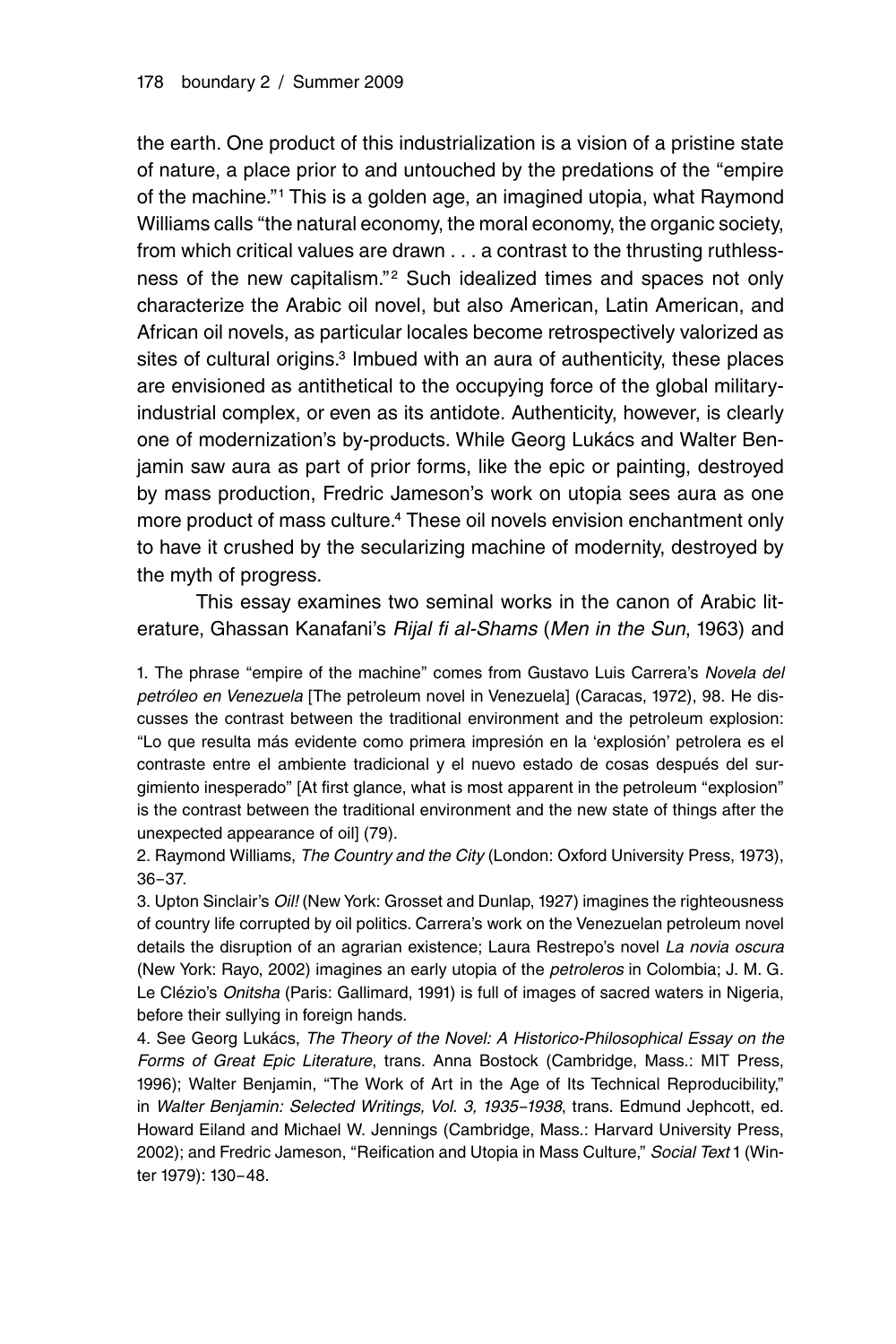ʿAbd al-Rahman Munif's *Mudun al-Milh* (*Cities of Salt*, 1984). Kanafani and Munif project ideal communities back in time to preindustrial utopias, depicting metaphysical, transcendent worlds where man exists in harmony with his environment. These geographical locales are saturated with cultural meaning—an olive grove in a pre-1948 Palestinian village; Shatt al-ʿArab in Iraq, where the Tigris and Euphrates meet and pour into the Persian Gulf; an oasis in the Arabian Peninsula and suggestions of the mythical Najd of classical Arabic poetry. The authors bury the seeds of these cultural origins, scattered elements of tradition and the past, within the modern technology of the novel. As they dig down into their roots, Kanafani and Munif ground the Arabic novel in an "aura of authenticity," lending legitimacy to a genre some literary criticism has considered profoundly inauthentic.<sup>6</sup> Racial, cultural, and geographical memory is at the core of their narratives: a throbbing, living heart planted deep in the soil. These images function to root a foreign genre in local soil, producing "narratives of cultural continuity that can absorb the dislocations of modernity." They also ground these two exiled authors deep in their native soil.

While these narratives begin with the heart, they climax with the metamorphosis of the human body into a machinelike entity. In *Men in the Sun*, Kanafani depicts a water tanker as symbolically aborting the vestiges of village life, then giving birth to the new denizen of the petroleum economy. Munif warns of a Sodom-like transformation of the human being into salt, but these pillars are oil rigs. Machines preside over—and embody the ritualistic state of transition to the age of technology. Viciously tearing up olive groves and palm trees, they destroy centering logic of an agrarian existence. Apocalyptic imagery permeates these climactic scenes: the

. Ghassan Kanafani, *Rijal fi al-Shams* (Beirut: Manshurat al-Taliʿah, 1963), translated as *Men in the Sun and Other Palestinian Stories*, trans. Hilary Kilpatrick (Boulder, Colo.: Lynn Rienner, 1999). Hereafter, this work is cited parenthetically as *MS*. ʿAbd al-Rahman Munif, *Mudun al-Milh* (Beirut: Al-Muʾassasah al-ʿArabiyyah lil-Dirasat wa al-Nashr, 1984– 89), translated as *Cities of Salt*, trans. Paul Theroux (New York: Vintage, 1989). Hereafter, this work is cited parenthetically as *CS*. A simplified transliteration system has been used, with ' for the 'ayn and ' for the hamza.

. Sabry Hafez discusses debates over the authenticity of imported genres like the novel in *The Genesis of Arabic Narrative Discourse: A Study in the Sociology of Modern Arabic Literature* (London: Saqi, 1993), 11–23. Aamir Mufti defines "the aura of authenticity" as "a pervasive language and mood in the contemporary critical scene that is concerned with the inauthenticity of postcolonial culture, community, and politics, and in which authenticity comes to attach itself to the concepts of certain cultural practices as a kind of aura." See "The Aura of Authenticity," *Social Text* 18, no. 3 (Fall 2000): 87–88. . Mufti, "The Aura of Authenticity," 88.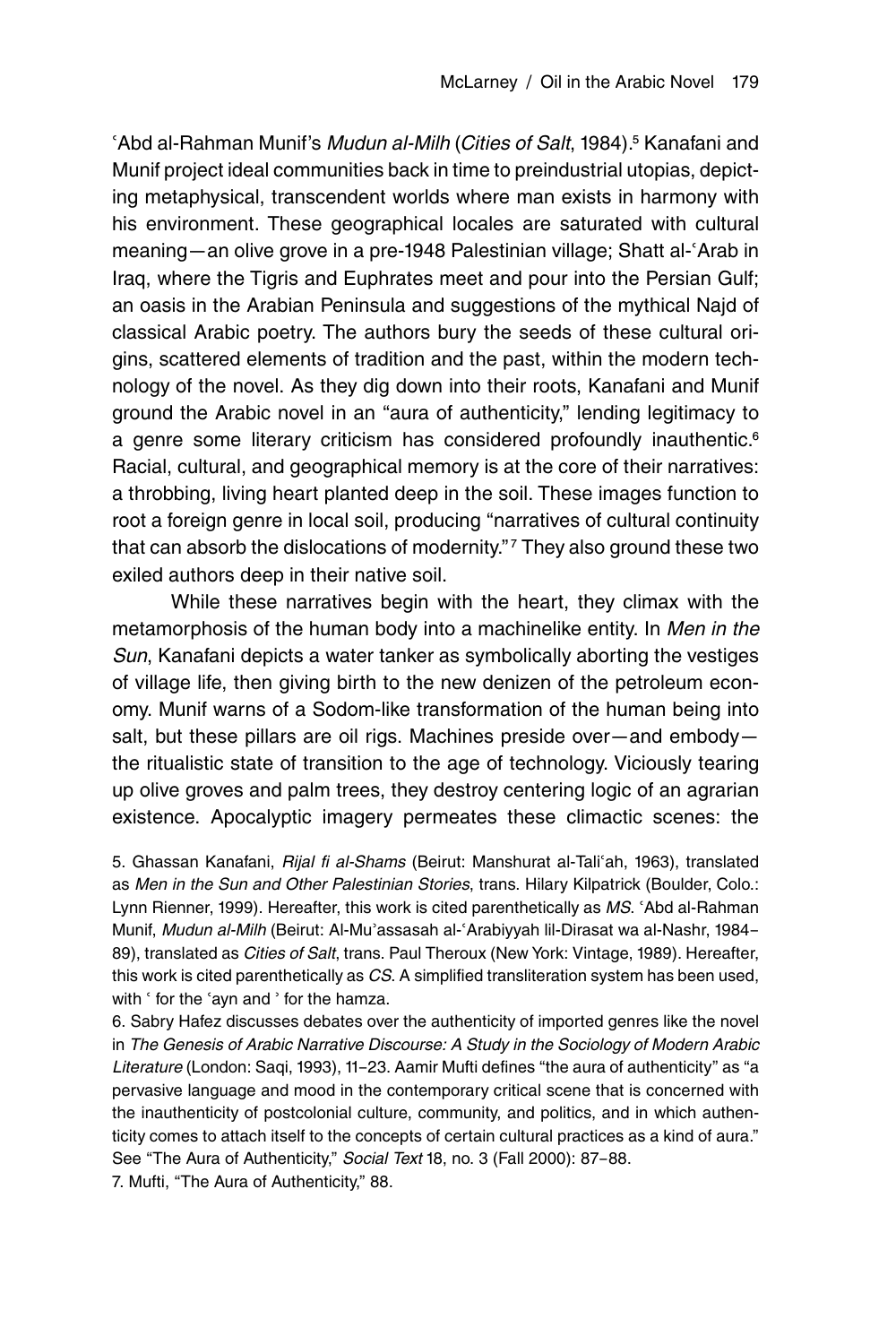natural order is turned upside down; man falls from the garden; and paradise is lost. The world is abandoned by God, Lukács's very definition of the novel.<sup>8</sup> Arabic oil literature is not alone in its lamentation over the fall from the garden. In *La novela del petróleo en Venezuela*, Gustavo Luis Carrera describes how the "empire of the machine" transforms the material and spiritual order of things: "El nuevo orden petrolero desplaza al hombre del sitio clave que ocupaba en la tradicional economía agrícola-pecuaria." The "sitio clave" is the key space—traditional, agrarian, and natural—that the petroleum industry supplants. Kanafani and Munif begin with this key space, what Lukács describes as a transcendent locus.<sup>10</sup> Kanafani and Munif dwell by the ruins, mourning the loss of their homelands while depicting the tortured birth of the mechanical age. Born out of the steel womb of trucks and iron pillars of oil pumps, this is no natural thing but an alien presence in the land, an inorganic plant in the native soil.

Sayyid Qutb, in the epigraph above, warns about man becoming machine in the "violent struggle" to tame nature. The use of the weapons of science against "an untamed, stubborn virgin" led to what he calls the American's "deformed birth."11 Qutb sees this technological dominance not as the triumph of progress but rather of materialism, brute force, and naked aggression that fuels a "hunger for war."12 In "The Work of Art in the Age of Its Technological Reproducibility," Walter Benjamin similarly grapples with the destructive dimensions of mechanical reproduction. Benjamin opens with art, but closes with war, his argument reaching its crescendo with "the horrifying features of imperialist war," vivid descriptions of the transformation of the natural landscape, a flowering meadow enriched with "orchids of machine gun fire," human streams in the beds of trenches, and

. "The novel is the epic of a world that has been abandoned by God." Lukács, *The Theory of the Novel*, 88.

. "The new petroleum order displaces man from the key site that he occupied in the traditional, agrarian economy and implants there the machine." Carrera, *Novela del petróleo en Venezuela*, 80, 98.

10. Lukács, *The Theory of the Novel*, 20.

11. "The America I Have Seen: In the Scale of Human Values" records Qutb's impressions of the United States after two years (1948–50) studying in Greely, Colorado. He published a series of articles in *Al-Risalah* (November 5, 1951), reprinted in Salah ʿAbd al-Fattah al-Khalidi's *Amrika min al-Dakhil: Bi Minzar Sayyid Qutb* [America from the inside: In the mirror of Sayyid Qutb] ([Algeria]: Dar al-Madani, 2002). Kamal Abd al-Malek's translation "The America I Have Seen" can be found in his anthology, *America in an Arab Mirror: Images of America in Arab Travel Literature* (New York: St. Martin's Press, 2000), 9–27. 12. Qutb, "The America I Have Seen," 15.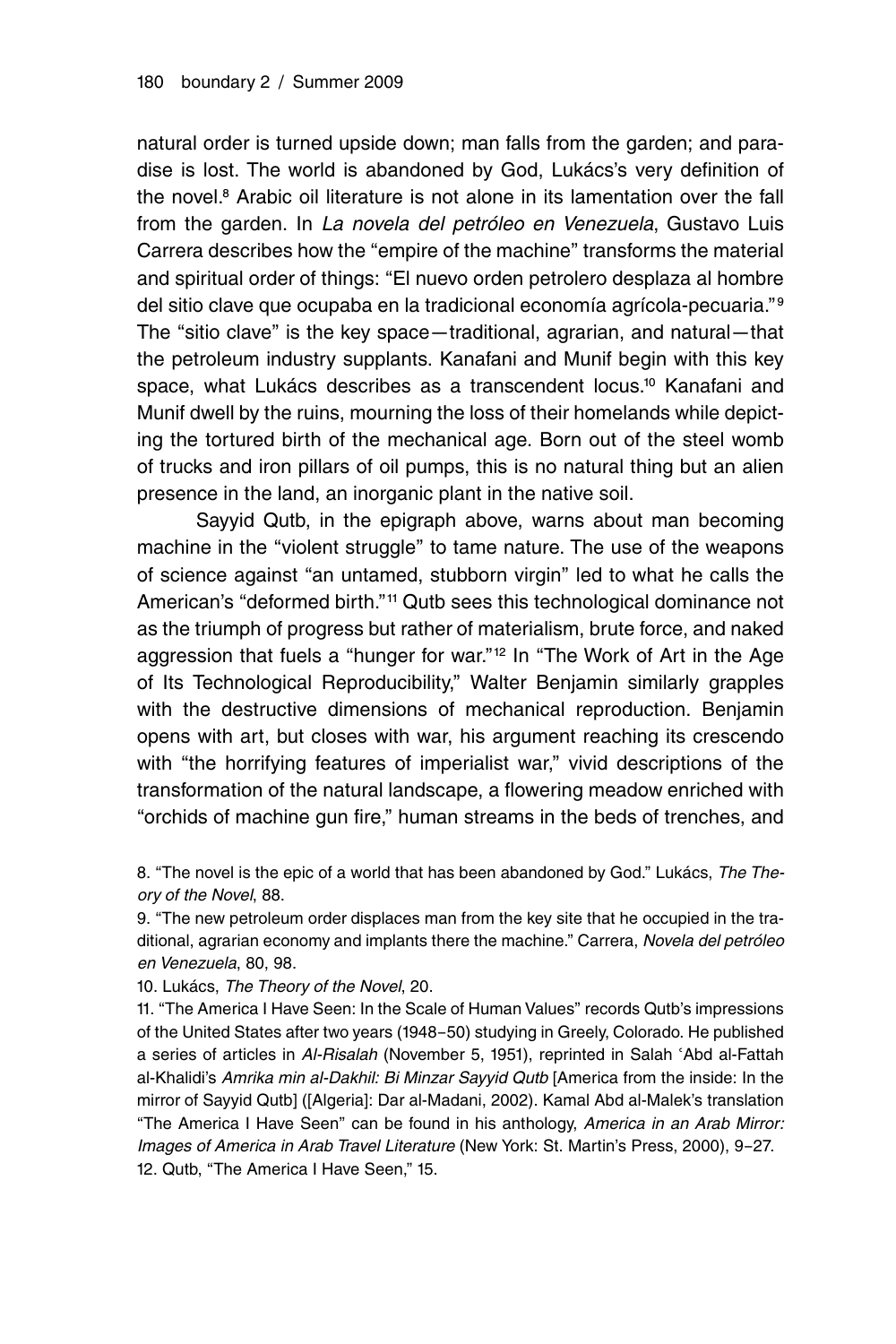bombs planted instead of seeds. "*Imperialistic war*," Benjamin writes, "*is an uprising on the part of technology, which demands repayment in 'human material' for the natural material society has denied it*."13 The "shattering of tradition" that promised to emancipate the masses loses its creative potential. Instead, it becomes a form of murder.<sup>14</sup> Kanafani and Munif dwell on the damage wreaked, lamenting the price paid in human life for oil-hungry machines.

## **Mechanical Man:** *Men in the Sun*

Both Kanafani and Munif lived lives of exile, taking part in a massive wave of immigration to the Gulf during the oil boom. Since Gulf society lacked a well-developed bureaucratic middle class, educated labor needed to manage new institutions, and enterprise was imported from countries like Egypt, Lebanon, and Palestine. Many of these immigrants became, like Kanafani and Munif, members of a new secretarial class from which a subgenre of Arabic oil literature began to emerge.<sup>15</sup> 'Abd al-Rahman Munif worked in the oil industry for nearly two decades, and his earliest fiction engaged the politics of petroleum production.16 *Cities of Salt*, a five-volume chronicle of Saudi Arabia's modern history, is his masterpiece. His Wadi

<sup>13.</sup> Benjamin, "The Work of Art," 121–22; Benjamin's emphasis.

<sup>14.</sup> Using Benjamin as a framework, Mufti observes that the destruction of tradition is like a murder: "The question of tradition takes a distinct form, with the past appearing not exactly to be dead and buried, even if present in ghostly form, but *murdered*" ("The Aura of Authenticity," 87).

<sup>15.</sup> In *Madar al-Sahraʾ: Dirasah fi Adab ʿAbd al-Rahman Munif* [The theme of the desert: A study in the literature of ʿAbd al-Rahman Munif] (Beirut: Al-Muʾassasah al-ʿArabiyyah lil-Dirasat wa al-Nashr, 1991), Shakir Nablusi argues that the Gulf novel could only come into being with an imported bourgeoisie, a class whose wealth, ennui, and intrigues are documented in the literature (195). For a brief discussion of some of the authors of the oil novel, see Shukri Muhammad ʿAyyad's article "Al-Misriyyun fi al-Ghurbah" [Egyptians in exile], *Al-Hilal* (January 1993): 34–41.

<sup>16.</sup> One of Munif's first novels, *Sibaq al-Masafat al-Tawilah* [Race of the long distances] (Beirut: Al-Muʾassasah al-ʿArabiyyah lil-Dirasat wa al-Nashr, 1979), criticized the CIA's assassination of the Iranian Prime Minister Mohammed Mosaddegh, who had tried to nationalize the oil industry. Munif's doctoral thesis from Belgrade University was on petroleum development; he worked for the Syrian Oil Company and edited the journal *Al-Naft wa al-Tanmiyyah* (Oil and development) in Baghdad. See ʿAbd al-Rahman Munif, *Al-Katib wa al-Manfa: Humum wa Afaq al-Riwayah al-ʿArabiyah* [The writer and exile: Concerns and horizons of the Arabic novel] (Beirut: Al-Muʾassasah al-ʿArabiyyah lil-Dirasat wa al-Nashr, 1994), 400.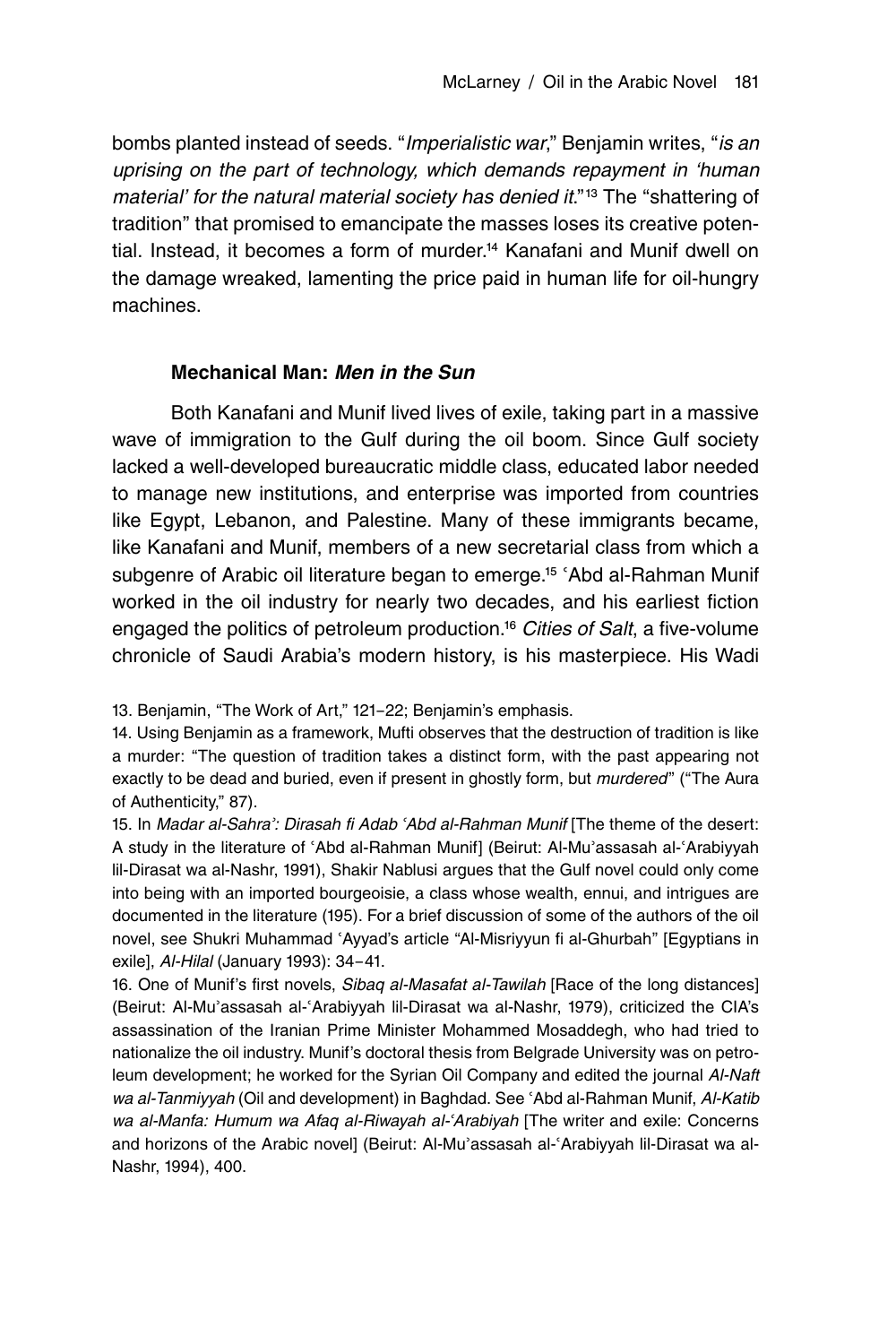al-ʿUyun is a thinly disguised Abqaiq, an oasis that became one of Saudi Arabia's largest oil fields and the starting point of the Trans-Arabian Pipeline (Tapline).<sup>17</sup> Like Munif, Kanafani migrated to the Gulf, working as a schoolteacher in Kuwait for five years.<sup>18</sup> Novelist and literary critic Radwa ʿAshur describes his experience: "There he knew exile in a new form: the loneliness of the stranger, the alienation of the isolated, the thirst of the psychical self in the desert."19 Soon after his return from the Gulf, Kanafani composed his first novel, *Men in the Sun*.

Kanafani and Munif depict civilizational bloodlines in literalist terms, expressing anxiety about cultural integrity. In *The World, the Text, and the Critic*, Edward Said writes about such images of historical continuity, as "human history being generated, being produced and reproduced in the very way that men and women generate themselves by procreating and elaborating the species. . . . Images for historical process are invariably biological."<sup>20</sup> Said identifies these "ideas about repetition" with the reproduction and continuity of the *gens*, achieved through the naturalistic bonds of filiation, as opposed to the more institutionalized connections of affiliation. For Said, affiliation refers to alliances based on mutual economic interest, in contrast to affective bonds of family, kin, race, blood, culture, religion. Both *Men in the Sun* and *Cities of Salt* open with birthing images, expressed as a fertile earth bringing forth its fruits. Kanafani and Munif employ agrarian metaphors of planting seed, soil erupting with life, and nurturing young shoots connecting the land to human processes of reproduction. These symbols speak not just to the ecological relationship between humanity and the earth, but to an organic relationship between race and territory, culture and geographical space. The globalizing thrust of the industrial age appears to sever this cultural and historical specificity at its roots. Hence

17. Maps, documents, and photographs can be found at Aramco, "Tapline," http:// almashriq.hiof.no/lebanon/300/380/388/tapline/. Wadi al-ʿUyun (Munif's fictional locale) means "valley of the springs," and Abqaiq (the actual Arabian oasis) means "springs." Manifold textual indicators link Wadi al-ʿUyun to Abqaiq, among them, Munif's descriptions of its proximity to Aramco's headquarters and to the company's port in Ras Tanura. 18. Ihsan ʿAbbas, Fadal al-Naqib, and Ilyas Khuri, *Ghassan Kanafani: Insanan, Adiban, Munadilan* [Ghassan Kanafani: Human, author, fighter] (Beirut: Manshurat al-Ittihad al-ʿAmm lil-Kitab wa al-Sihafiyyin, 1974), 146.

19. Radwa ʿAshur, *Al-Tariq ila al-Khaymah al-Ukhra: Dirasah fi ʿAmal Ghassan Kanafani* [The road to the other camp: A study of the works of Ghassan Kanafani] (Beirut: Dar al-Adab, 1977), 23.

20. Edward W. Said, *The World, the Text, and the Critic* (Cambridge, Mass.: Harvard University Press, 1983), 112.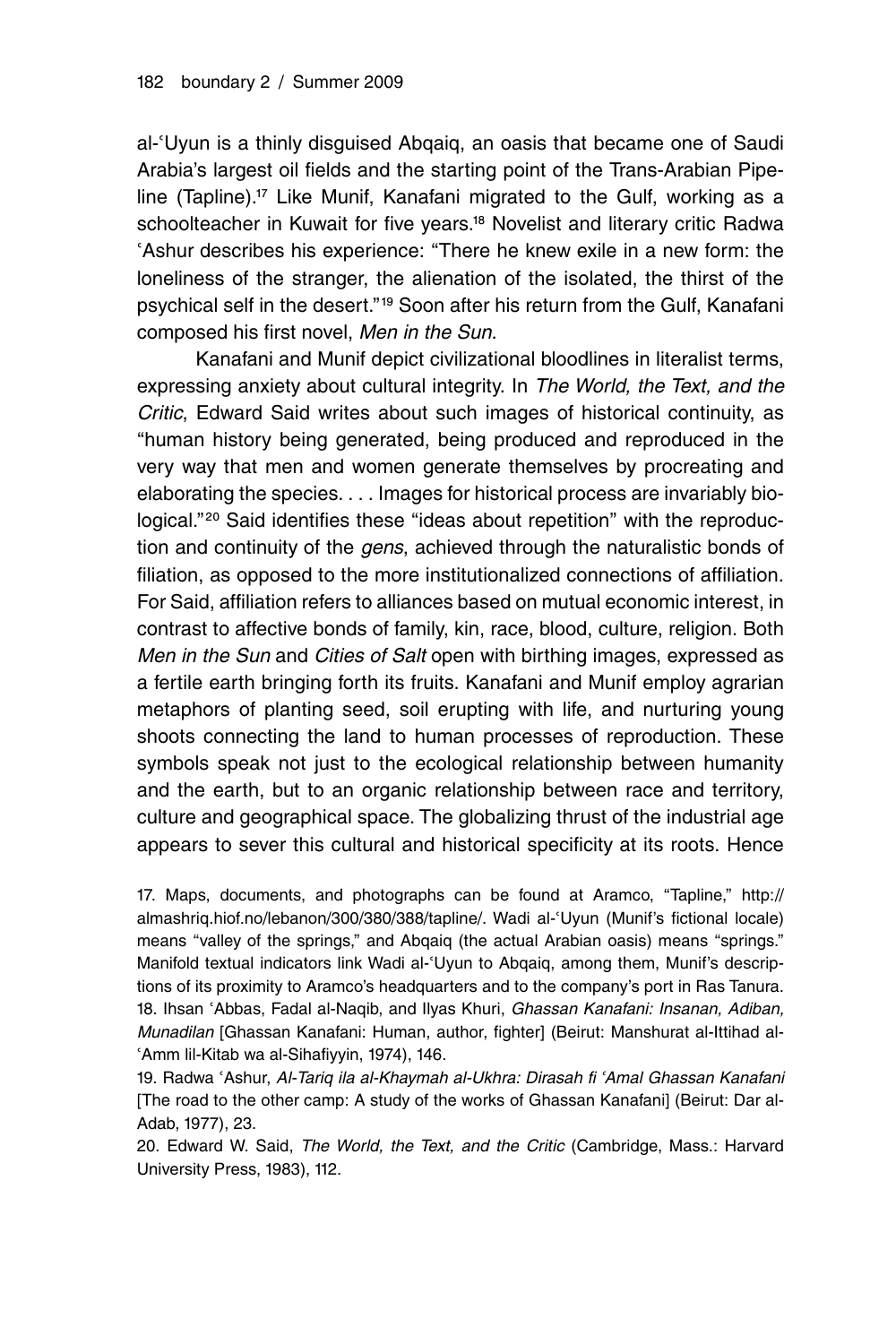begins the process to recapture or reimagine what has been lost, the salvaging—or salvation—of a natural and organic community predating the invasion of the foreigners and their machines.

One of the most powerful and moving scenes in Arabic literature is Kanafani's opening to *Men in the Sun*. The scene is situated in Shatt al-ʿArab, the "Bank of the Arabs," the furthermost point where the Arab world meets the Persian Gulf. Literary critic Muhammad Siddiq remarks that the "emphatic reference to Shatt al-ʿArab draws attention to two interrelated points. The first is the 'Arabness' of this disputed area between Iran and Iraq. The second is the status of Shatt al-ʿArab as the eastern border of the Arab homeland in the ideology and strategy of Arab nationalism."<sup>21</sup> An erotically evoked filiation connects Shatt al-ʿArab to Palestine, as Kanafani viscerally and corporeally links them. Images of planting and birthing overlap, emphasizing organicity and "natural" ties. After an overland journey from Palestine to Iraq, Abu Qays collapses on the ground and breathes in the damp earth:

The smell . . . surged into his head and poured into his veins [*ʿuruq*]. Every time he inhaled the smell of the earth while he laid on it [her], he imagined that he breathed the hair of his wife when she came out of the bathroom having washed her hair with cold water. That smell, that smell of a woman who had washed her hair with cold water and spread her hair on his face while it was still damp. The same throbbing [of the heart], as if you were tenderly holding between your palms a small bird.22 (*MS*, 7–8)

Kanafani plays on the double meaning of *ʿuruq* as both "roots" and "veins," creating analogous images of body and earth. The interjection of the heart emphasizes the scene's affective core of love and intimacy. As Abu Qays lies on the ground, he feels his heart beating beneath him, imagining it as emanating from within the earth, "pushing its way to the light from the

22. Earth is feminine, and Kanafani uses its gender to play on the sexual imagery. Roger Allen writes about a similar personification of the earth as a woman and as possessing a heart in a short story by Kanafani. "In *Ma Tabaqqa la-Kum* (What is left to you) Hamid throws himself to the ground 'and felt it like a virgin trembling beneath him, as a beam of light silently and softly swept across the folds of sand . . .' In another telling juxtaposition, the beats of the earth beneath Hamid's prostrate body find themselves associated with the fetus inside his sister's womb." See Roger Allen, *The Arabic Novel: An Historical and Critical Introduction* (Syracuse, N.Y.: Syracuse University Press, 1995), 149.

<sup>21.</sup> Muhammad Siddiq, *Man Is a Cause: Political Consciousness of the Fiction of Ghassan Kanafani* (Seattle: University of Washington Press, 1984), 16.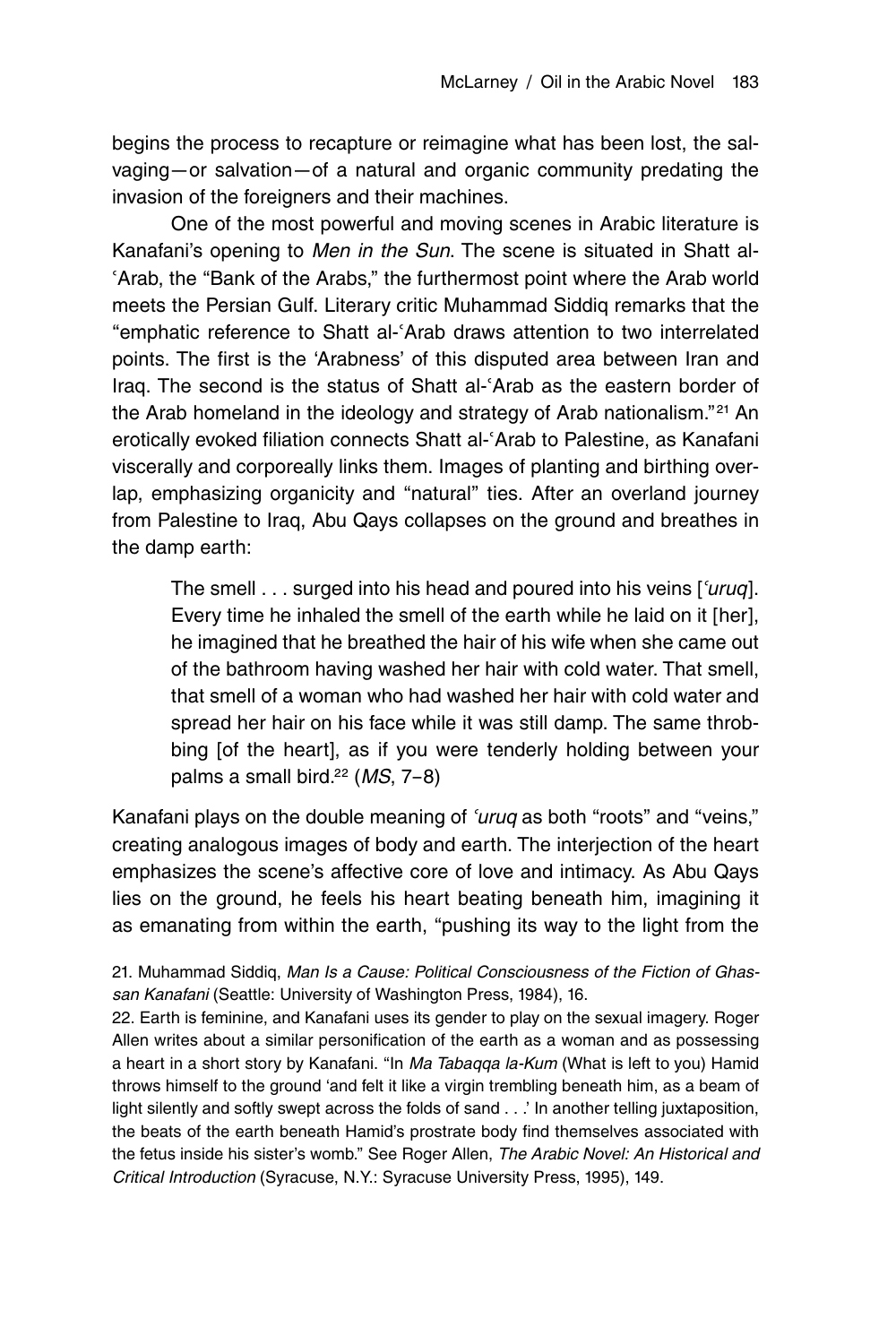deepest depths" (*MS*, 7). Kanafani melds birthing and sprouting, juxtaposing the fruits of a man's relationship to his wife with those of Abu Qays to his land. Kanafani's anthropomorphizing of the land intimately connects humanity to the earth, to cultivation, to reproduction, and to kinship. The veins of the body, the water running through the river, and the roots in the land all conceptually overlap in a tangle of images. This scene is one of origins, geographical, biological, and historical fused together. As Abu Qays listens to his heart in Shatt al-ʿArab, he flashes back to the olive grove he cultivated before 1948. Kanafani gives aura a physical incarnation, in the body of the wife, the smell of her hair, the dampness of the earth. He makes aura tangible, breathable, graspable. But Kanafani makes clear that the birth of this feeling comes into relief at the moment of its loss, precisely in 1948, when Abu Qays is displaced from his village.

The "real time" of Kanafani's novel, the present tense of the narration, is August 1958. Siddiq associates 1958 with the formation of the United Arab Republic, when Egypt and Syria joined together, "one of the highest watermarks in the tide of Arab nationalism."<sup>23</sup> The year 1958, however, is associated with a more immediate frame of reference, a historical context generally overlooked in analyses of *Men in the Sun*. The characters arrive in Iraq only a month after ʿAbd al-Karim Qasim's July Revolution, a pivotal moment in the emergence of the oil economy. Qasim was key in forming the Organization of Petroleum Exporting Countries (OPEC) in 1960, an alliance that seemed to confirm a hostility toward Arab nationalism. The agreement of three Arab countries (Iraq, Kuwait, and Saudi Arabia) with Iran and Venezuela appeared to thwart one of Arab nationalism's primary aims: distributing oil profits across the Arab world.<sup>24</sup> Yet the close relationship between Arab nationalism and OPEC would be born out in the course of future conflicts with Israel, in 1967 and 1973. Although *Men in the Sun* sets up the mercenary oil economy as opposed to the aura of Arab nationalism, they are contingent phenomena.

Kanafani connects roots in the land to the oil economy, further playing on the word *ʿirq* (meaning "vein," "root," or "race"). This punning alludes to the novel's setting in Iraq, a name that means "deep-rooted"; Iraq is considered one of the two civilizational "roots" (*al-ʿiraqani*) that grew out of the

24. Daniel Yergin, *The Prize: The Epic Quest for Oil, Money, and Power* (New York: Free Press, 1991), 509–23. For an extended discussion of Qasim's tensions with the Pan-Arabists, see Eric Davis, *Memories of State: Politics, History and Collective Identity in Modern Iraq* (Berkeley: University of California Press, 2003), 186–201.

<sup>23.</sup> Siddiq, *Man Is a Cause*, 16.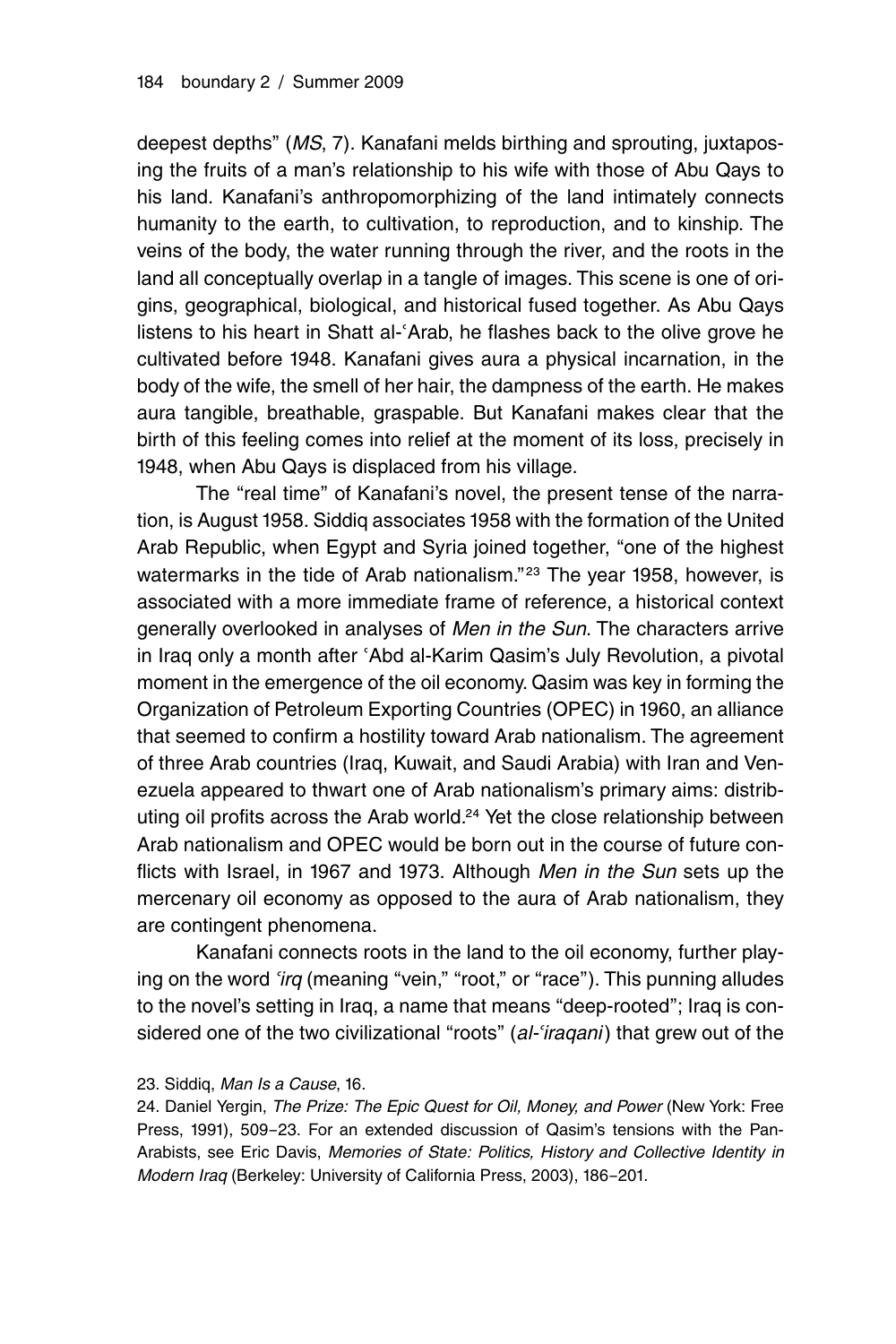Mesopotamian area, one Persian and the other Arab. Abu Qays wants to buy one or two shoots (*ʿirq aw ʿirqayn*) to plant for his two sons, imagining Kuwait is populated by trees (*MS*, 14, 16–17). Kanafani takes the weight of this civilization, incarnating it in the growth of the child. The dream is that these primordial roots will find their fruition in the oil economy; Kanafani sees petroleum revenues as essential to the survival of the Palestinians, as a lifeline to the dispossessed. Yet rather than a flourishing in these desert economies, Kanafani finds deracination and alienation—a theme terrifyingly developed in future oil novels.<sup>25</sup> Although the organic filiation of an agrarian society and kinship bonds are contrasted against the affiliative ties of the capitalist economy, Kanafani uses analogous images to depict these new relationships. He describes a rite of passage into the mechanical age, as the novel's antihero is born from the belly of a tanker. Although depicted in negative relief against the novel's earlier organic birthing images, this "mechanical reproduction" parallels the earlier scenes in uncanny ways.

The shift from agrarian to mechanical reproduction is a shift in world orders, from naturalistic affective ties to relationships based on purely material interest. Like Weber's communal versus associative, or Said's filiation versus affiliation, one is based on race and culture, and the other on economic and class interest. According to Weber, communal bonds are exemplified by family and are emotional and traditional. Associative relationships are epitomized in free market exchange and based on selfinterest, agreement "oriented purely to the promotion of specific ulterior interests, economic or other."26 Mercenary relationships take over in *Men in the Sun*'s centrally situated fourth chapter, "The Deal." In this chapter, the "men in the sun" make a deal with the driver of the tanker who will smuggle them into Kuwait. Kanafani describes the "gang of men" as an *ʿasabah*, which can also signify federation or league. Through this word, Kanafani evokes a traditional word that refers to the ties of the tribe and the sense of "racialism, clannishness, tribalism, national consciousness, and nationalism."27 The fourteenth-century sociologist Ibn Khaldun defines *ʿasabah*

25. A prime example of this is Ibrahim ʿAbd al-Majid's *Al-Baldah al-Ukhra* [The other city] (Cairo: Maktab Madbuli, 1988), a surreally brutal portrait of an Egyptian's experience working in Tabuk, Saudi Arabia.

26. Max Weber, *Economy and Society: An Outline of Interpretive Sociology*, ed. Guenther Roth and Claus Wittich (Berkeley: University of California Press, 1978), 40–41. See also Said, *The World, the Text, and the Critic*, 118–19, for his discussion of the relationship between filiation and affiliation.

27. Hans Wehr, *Arabic-English Dictionary*, ed. J. Milton Cowan (Ithaca, N.Y.: Spoken Language Services, 1994), 720.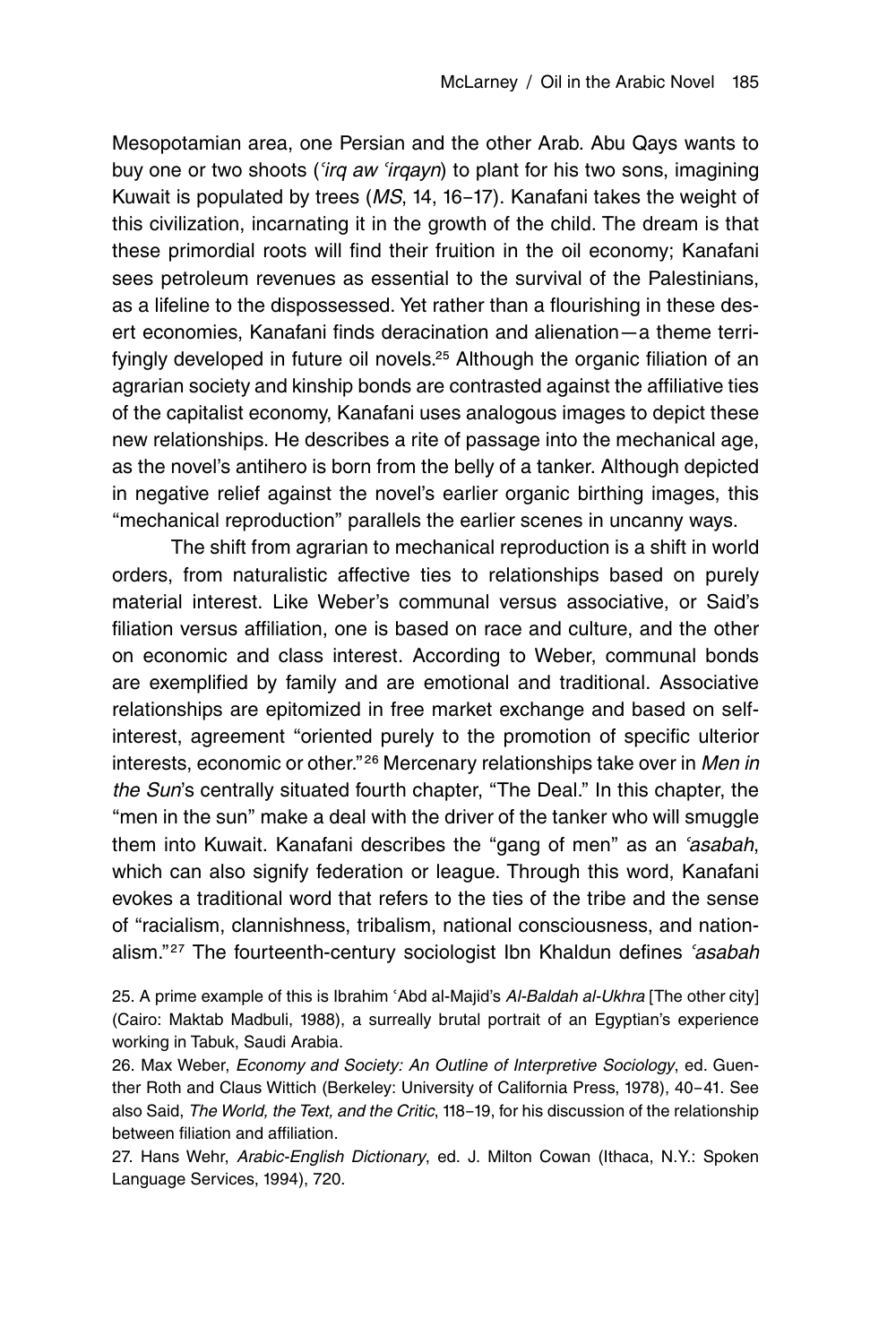as "group feeling that results only from blood relationship or something corresponding to it."28 Arab nationalism, which used socialism to argue for a sharing of oil profits, was built on the possibilities of this group feeling.

The shift to the new order of affiliative relationships is presented as antagonistic to filiative relationships. They are situated in different chronologies, one as a past legitimacy and the other as a menacing future. But they coexist in the narrative through temporal splicing, the juxtaposition of character types, and analogous imagery. This is exemplified in a scene that parallels, in a negative way, Abu Qays's reveries that open the novel. Asʿad is of a younger generation, in his twenties, already accused of some political treachery. This will be compounded by his betrayal of his own family, his uncle who shelters him and his cousin who is betrothed to him. His uncle provides him with the money to travel to Kuwait, "the fruits of a lifetime," with the understanding he will come back to marry his cousin Nida. The youth reacts with rage, violence, and hatred toward the uncle, rejecting the idea of ever getting married (*MS*, 27). He bitterly reflects that his uncle "wants to buy him for his daughter like he buys a sack of manure for a field. He grasped onto the money in his pocket and got ready to jump up from his place. But when he touched it there, in his pocket, warm and smooth, he felt that he was holding on to the keys of his whole future . . . he tightened his fingers around the money rolled up in the pocket of his pants" (*MS*, 28). Asʿad's hostile perspective on marriage is laced with misogyny, as the language used to describe his anger (*haniq*) also denotes hatred of women. His attitude starkly contrasts with Abu Qays's feelings toward his wife. Both scenes employ similar metaphors: of wife as a fertile ground, as a field to be planted. Even the name of Asʿad's cousin—Nada, meaning "dew"—mnemonically evokes the dewy earth of Shatt al-ʿArab, likened to Abu Qays's wife's wet hair. With Asʿad, however, the smell of damp ground (*MS*, 7, 8, 18) gives way to the stench of a "sack of manure." Asʿad finds his role as fertilizer for this field repugnant, an "insult" (*MS*, 27). Instead, he displaces his gratification onto another object: money. In this passage, Asʿad exchanges Abu Qays's "throbbing little bird between the palms of the hand" for the warmth of smooth coins. Touching the money in his pants, Kanafani turns it into a masturbatory scene, as Asʿad concentrates on satisfying himself alone.

Kanafani continues the sexual and mercenary images in the driver,

28. Ibn Khaldun, *Al-Muqaddima: An Introduction to History* (Princeton, N.J.: Princeton University Press, 1989), 97–98.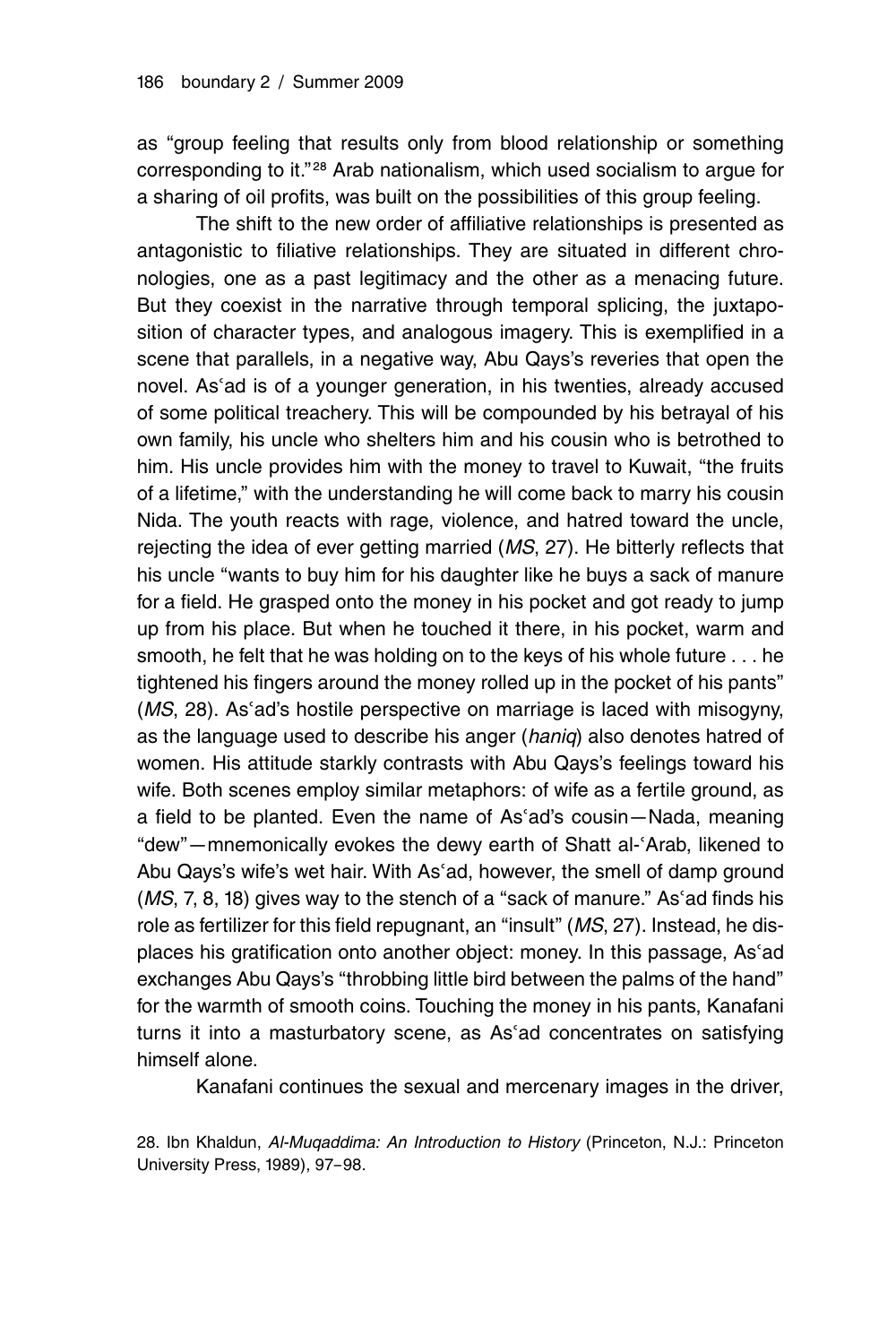Abu al-Khayzuran. At the border, the guards tease Abu al-Khayzuran about his relations with a prostitute Kawkab ("planet"). Most analyses of the novella suggest that the scene is ironic, given the fact of Abu al-Khayzuran's emasculation in 1948.29 But the prostitute epitomizes the relationships in this new land, based not on affective ties but on the mutual alignment of economic interests, an "association between exchanging parties."30 Just as Abu al-Khayzuran lies in bed fantasizing about money, so he fantasizes about the prostitute (*MS*, 94). The jokes about Kawkab occupy the narrative's most critical moments, as the men outside slowly perish in the burning heat of the airless metal tanker. The reader is agonizingly aware of the men's lives expiring as the empty banter drags on. The "joke" is that the prostitute loves Abu al-Khayzuran so much that she gives him checks and money, making the smuggler a kind of pimp. The smugglers in Basra accuse each other of being "pimps" (*qawawid* ), in Arabic, a pun on the word "driver" or "leader."31 The scene at the border returns to the sense of the drivers as pimps, trafficking in human bodies, epitomizing the mercenary relationships dominating this new terrain.

When Asʿad asks the driver Abu al-Khayzuran, "Why do you smuggle?" he answers, "I just want more money . . . more money . . . more money. . . . I've found that it's hard to accumulate wealth by means of training and education. . . . Do you see this vulgar creature that is me? I own some money!" (*MS*, 72). After this conversation, Abu al-Khayzuran opens his tanker up to the men, the vehicle he uses to smuggle human cargo across the border. By opening up the tank (*khazzan*), he metaphorically opens the coffers (*khizana*) of Kuwait to the men. By entering into the tank, they become the hopeful initiates into money and wealth. Abu al-Khayzuran's name itself puns on *khazzan*/*khizana*, as Kanafani uses paronomasia, a classic technique in Arabic letters. It is also a comment on lost

29. ʿAshur, *The Road to the Other Camp*, 67. Ghali Shukri, *Kalimat min al-Jazirah al-Mahjurah* [Words from the abandoned peninsula] (Beirut: Al-Maktabah al-ʿAsriyyah, 1964), 249.

30. Weber, *Economy and Society*, 43.

31. ʿAshur suggests that Kanafani blames the Palestinians' situation on the leaders in the Arab world, since the word *qaʾid*, "driver," can also mean "leader." She writes that Abu al-Khayzuran is "the driver/leader on the journey of ruin. Perhaps he possesses good intentions, but in any case he carries his charges to their death. This is the leadership that does not fulfill its promises or responsibilities. Abu al-Khayzuran is a symbol of the leadership of the Palestinian people that failed during the *nakbah* and right after it. Perhaps this is also an indicator of the Arab leadership, the Arab kings and presidents during the period of 1948." ʿAshur, *The Road to the Other Camp*, 69, 70.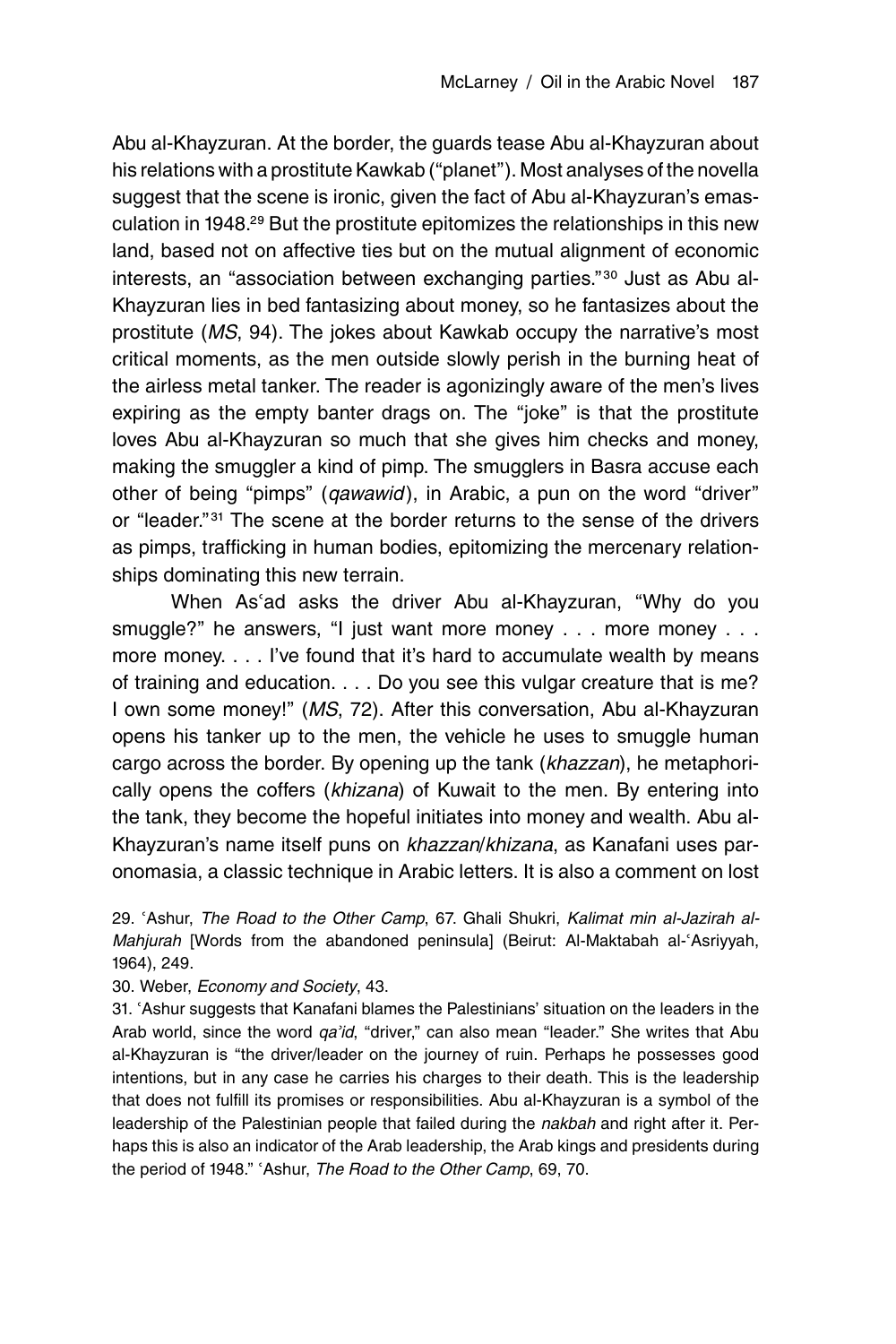masculinity compensated for with materialism: Abu al-Khayzuran's name means "owner of the hollow reed."

Kanafani draws on classic symbols of passage in the form of the journey, desert, hell, birth, and death, as the men literally try to pass into another state. Siddiq likens "the half-naked dive into the infernally dark belly of the empty water tank" to a "rebirth" (*MS*, 12). As Abu al-Khayzuran stands panting, "the open mouth of the tank remained throbbing with the void. . . . A drop of sweat falls from his brow on the roof of the iron tank and immediately dried. . . . He bent his wet back until his face was on top of the black hole and he shouted with a dry, wooden voice. . . . He put his two stiff hands on top of the edge of the mouth and supporting himself with his two strong arms, he slid himself inside the tank" (*MS*, 97). Kanafani's images are strangely sexual, with Abu al-Khayzuran gasping, convulsing, and sweating over the empty hole, bending his wet back on top of the mouth and finally, sliding himself inside. When he discovers that the men are dead, "he feels he is about to choke . . . he began to feel that he was anointed in a heavy oil . . . covered in this oil on his chest and back" (*MS*, 98). At this point, the sexual image metamorphoses into a birth, as "he began to shake his head with violence as he begot [himself?] from the hole" (*MS*, 98). This is a monstrous scene: the sterile Abu al-Khayzuran single-handedly procreating himself from the metal womb of the truck, the counterpart of Asʿad masturbating his money. It is reproduction in the mechanical age, as the driver emerges from the steel mouth, anointed in oil. Kanafani depicts the birth of the rapacious oilman while the three immigrant men lay dead in the belly of the truck, stillborn. The men perish on the outskirts; the workers languish on the periphery of a consumer society. From their suffering and sweat, the new man Abu al-Khayzuran emerges. This is a sterile world order, born out of commerce between pimps and prostitutes.

*Men in the Sun* begins with organic images of birthing and ends with a virtual abortion. The machine presides over—and embodies—the ritualistic state of transition to the industrial age, signaling the passing of the agrarian order. Kanafani reconstructs tradition that appears as not only "dead and buried . . . but *murdered* and still remaining, as Gayatri Spivak has suggested, inappropriately and insufficiently mourned. It is a tradition that has become alien and distant, a marginal and threatened fragment of life, but a fragment out of whose lineaments one might attempt to recall what was once *all* of life. These collectively come to acquire the auratic name of religion."<sup>32</sup> The novel creates this aura only to destroy it, repro-

32. Mufti, "The Aura of Authenticity," 87–88.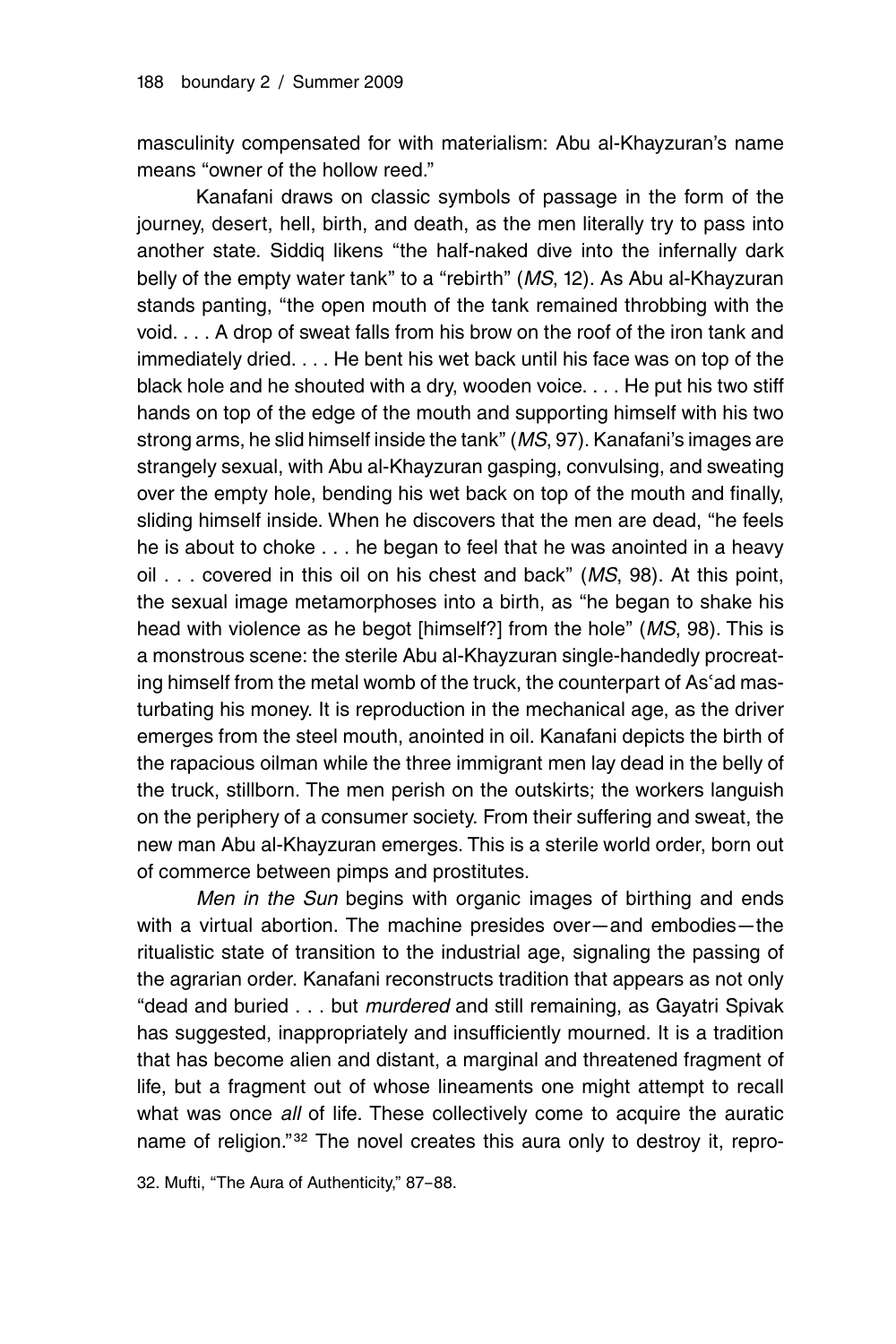ducing the conditions of secular modernity. Although Kanafani, like Munif, was a secularist, and Arab nationalism is essentially a secular creed, religious imagery inflects their climactic scenes. As the men pass through the desert, they cross into a supernatural realm, headed toward the "next life." The 150 kilometers of road at the border is described as the path God promised "before he distributed people between heaven and hell. For whoever falls on the path goes to hell and whoever crosses it arrives in heaven. And the angels here are the men of the border!" (*MS*, 66). The desert is an inferno, the other world (*al-akhirah*), a hell (*jahim*, *jahannim*), blaze (*wahaj*), flame (*lahab*), burning (*ihtiraq*), fire (*nar*), flaming ground (*ard multahibah*) (*MS*, 7, 8, 25, 27, 65, 66, 67, 72, 74, 86, 88). The border guards call Abu al-Khayzuran "damned" six times, for committing the seven sins, lying, and deceiving them (*MS*, 93–95). Down the road, he returns the curse, invoking not Allah but *al-ilah*, "the god," in a pagan sense: "Curse of the god almighty on you, curse of the god that doesn't exist at all in any place . . . curse of God on you all of you" (*MS*, 96–97). The dream of "umbrage"—of shade and protection—has turned into a burning inferno for the men. The steel womb of the tanker thus forges the denizen of the world economy, what Qutb calls the "deformed birth" of the technological age, or Marinetti "the dreamt-of metallization of the human body," a violent machine whose "lifeblood is oil."33

## **Paradise Lost:** *Cities of Salt*

Like *Men in the Sun*, Munif's *Cities of Salt* is an "epic of a world abandoned by God," Lukács's definition of the novel.34 *Cities of Salt* begins in epic terms, as a world not yet abandoned, as a paradise not yet lost. The text begins at Wadi al-ʿUyun (Valley of the Springs), a place travelers call "paradise on earth," a place of sweet waters, cool breezes, palm groves, and abundant green (*CS*, 20). Munif infuses the place with a sense of the divine: the wadi is "*shay khariq*," something preternatural, miraculous, transcendent, beyond the rational. The travelers in the caravans are "sure that That which had created the world and human beings had created, at the same time, Wadi al-ʿUyun . . . to be a salvation from death

33. Qutb, "The America I Have Seen," 12; Harold F. Williamson et al., *American Petroleum Industry: The Age of Energy, 1899–1950* (Evanston, Ill.: Northwestern University Press, 1959), 748. Benjamin quotes Marinetti in "The Work of Art," 121. "The Futurist Manifesto" can be found at http://www.cscs.umich.edu/~crshalizi/T4PM/futurist-manifesto.html. 34. Lukács, *The Theory of the Novel*, 88.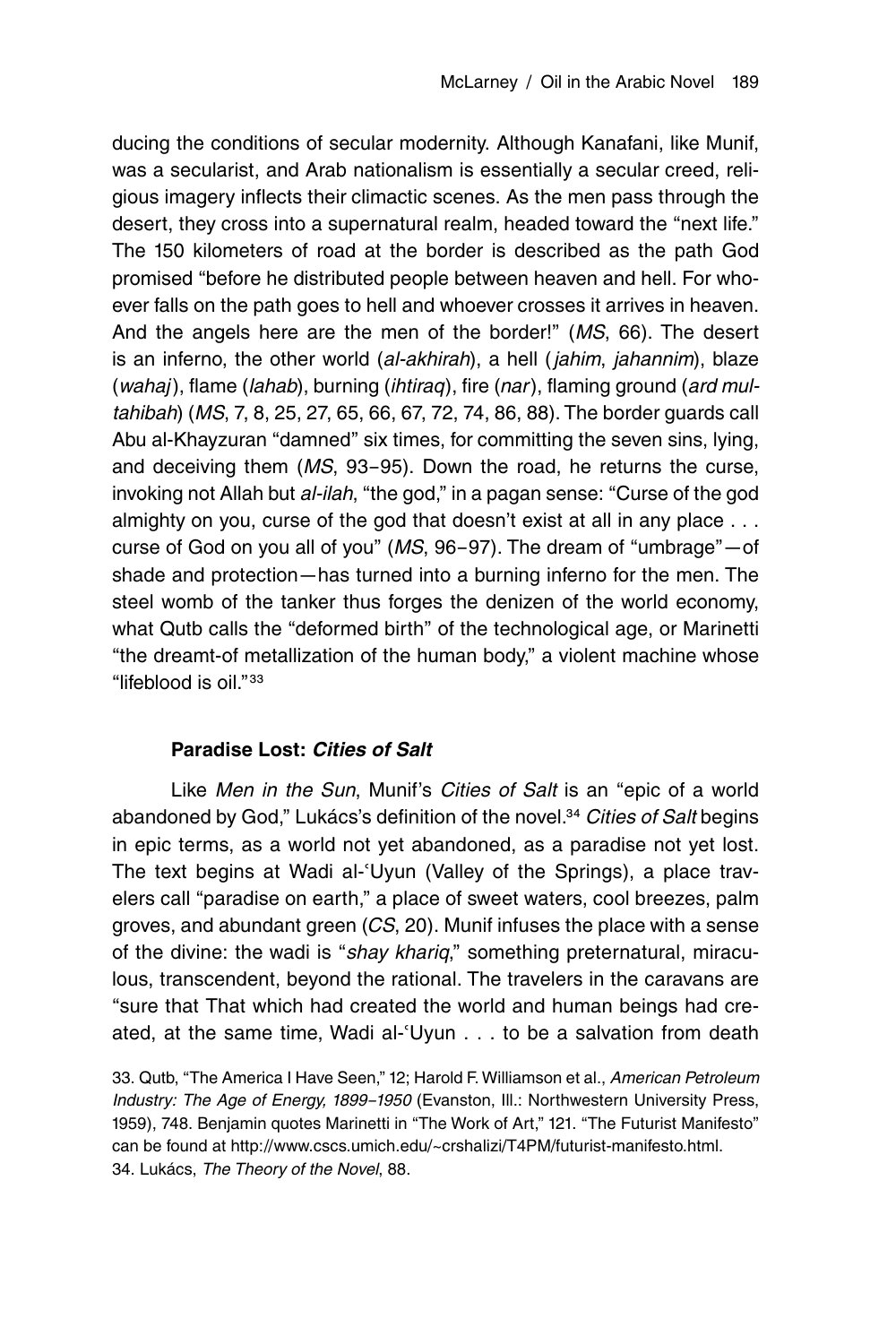in this treacherous, accursed desert . . . a blessed power protects them and makes life prosper" (*CS*, 19). In recounting the tribe's genealogy, their common ancestor is described: "the selflessness that distinguished all his movements and existence made him, in the eyes of the whole, *khariq*, transcendent" (*CS*, 28). The word used by Munif to express this selflessness, *tafanin*, is also a mystical term denoting the obliteration of the self and extinction of individual consciousness in the whole. The author sustains the Sufi terminology with the travelers' "insistence on the repetition [*dhikr*] of Wadi al-'Uyun . . . [as] salvation" (CS, 20). These are repositories of social ideals, embodied in geographical space, emanating a sacred aura. As Fredric Jameson observes, "The novel can express a kind of unity of meaning and life, but it is a unity thrust into the past, a unity remembered only."35

Munif's descriptions of the oasis resonate with nostalgia for the desert and the past, idealizations that are partially a product of his own exile. The features of the wadi echo with the utopian vision of later classical Arabic poetry, where poets, separated in time and space from their cultural origins, imagined an idyllic landscape in Najd as a kind of Arcadia. The landscape resembles the mythical Najd, with a high plateau, seasonal streams, "several springs that form oasis like ponds surrounded by vegetation," and people who are hospitable, humane, and virtuous. "This is pure idyll. As a landscape, Najd has become transformed into an arrested poetic vision. It is the desert abloom in the poet's memory long after the rain of spring is lost in vaporous figments of mirages and long after the desert has reverted to its nearly year long inclemency."36

The "adequate balances" of the epic are central to Munif's descriptions of the wadi, cycles dictated by water, by winters and summers, floods and droughts, abundance and scarcity.<sup>37</sup> Time is measured by cycles: years of blessings and years of drought, of floods and locusts, of caravans' comings and goings. In Munif, a social and economic equilibrium is struck in the community, as all suffer in leaner times. The cycles of poverty and wealth collectively shape the physiques of the people of the wadi, making their features symmetrical. The community is also described as one body, with a sense of proportion between its individual members. These cycles

37. Lukács, *The Theory of the Novel*, 33.

<sup>35.</sup> Fredric Jameson, "The Case for Georg Lukács," in *Marxism and Form* (Princeton, N.J.: Princeton University Press, 1971), 176.

<sup>36.</sup> Jaroslav Stetkevych, *The Zephyrs of Najd: The Poetics of Nostalgia in the Classical Arabic Nasib* (Chicago: University of Chicago Press, 1993), 117, 121.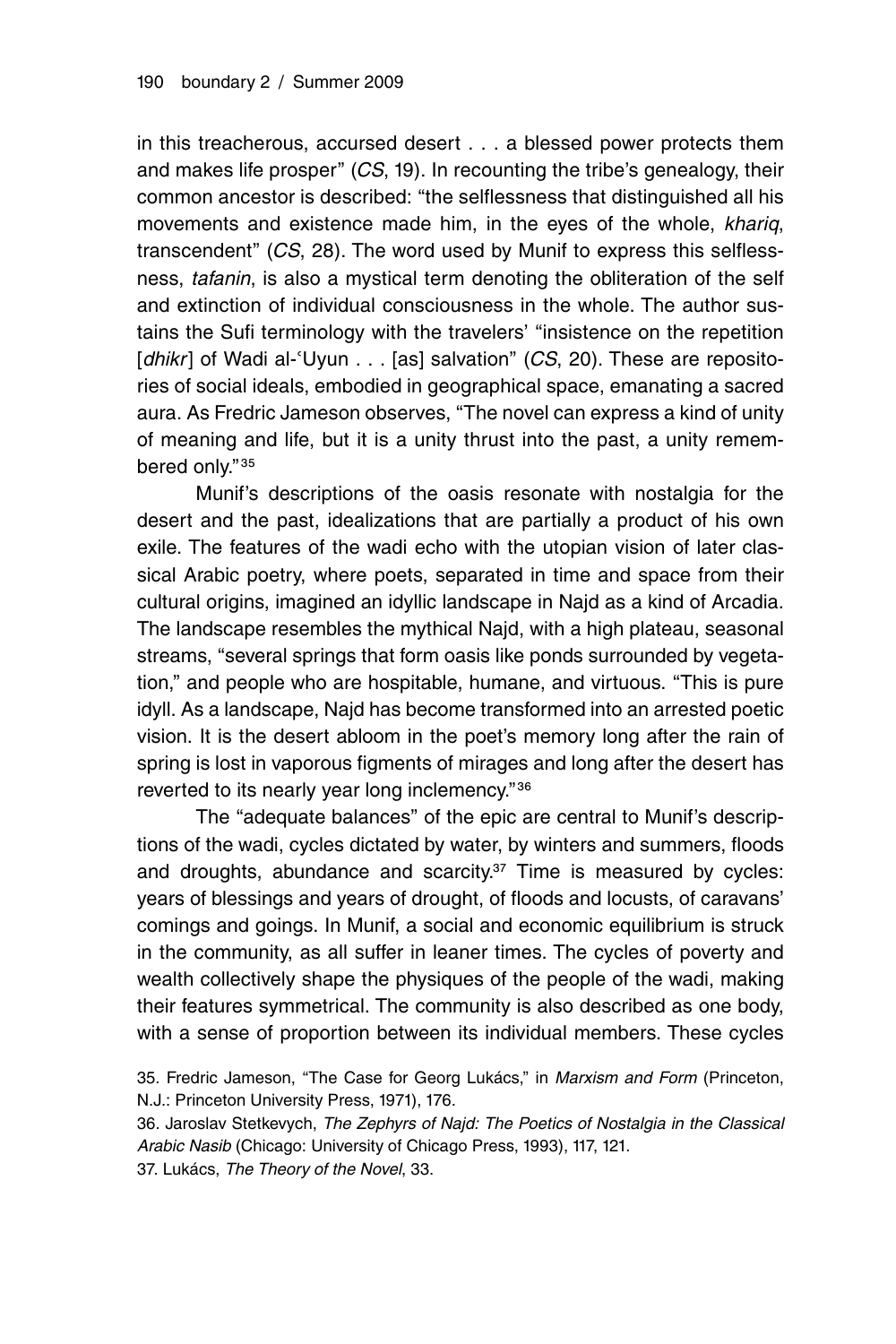are governed by water, the gold Ibn Sa'ud originally hoped that the Americans would find. Munif expresses this harmony through a number of synonyms: *ittisaq*, *tanasuq*, and *insijam*. *Insijam*, for example, suggests fluency and streaming, a metaphor Munif sustains by describing the people's faces "flooded with life" (*CS*, 28). Water shapes their communal rhythms, and time is lived as ebbing and flowing: "The people of the wadi are like their waters . . ." (*CS*, 23). In the years of abundance, *khayr*, or "goodness," the wadi's inhabitants overflow with generosity, while in the years of drought, they withdraw into themselves with a certain introversion and melancholy. These cycles also affect the balance between the sedentary and nomadic. In times of want, the wadi cannot support its own population, forcing people to emigrate in search of wealth. Through this picture, Munif describes the historical social and economic organization of the Arabian Peninsula, where trade conducted by the nomadic Bedouin balanced out the food produced by the sedentary, agrarian oasis dwellers. All this serves as contrast to the exponential growth of the oil boom.

Like Kanafani, Munif maps anthropomorphic traits onto the land (and vice versa), describing a "place pouring out green, as if it exploded from the belly of the earth . . . one of the few ways in which nature expresses its genius and willfulness" and a people "planting themselves in the land" (*CS*, 19). The author develops this relationship in a scene of planting, as one of the wadi's inhabitants, Mitʿab, "feels more than any other time the bonds tying him to the land and palms and fig trees and to the people of the wadi, too" (*CS*, 65). Like Kanafani, Munif imagines infants as seedlings, as Mitʿab points out to his son: "That palm, the fourth on the right, is your same age, my son. Every day you grow, it grows with you. Soon you will plant a palm for your own son and your own son will plant a palm for his son. Year after year the wadi will become greener, and people will keep passing through, drinking the wadi's water, asking for God's mercy on the dead, and they'll say, while in the shade (*zill*) of the tree, God have mercy on all those who have planted a palm and a green shoot" (*CS*, 65). Munif describes the sprouting of the plants as a birth, as Mitʿab watches his garden bloom after the rains: "It gave him pleasure to watch the water drip into the earth and remain there. Then the earth began to do incredible, unfathomable things. . . . The earth trembled a prolonged tremor, closer to a shudder, and the belly of the earth began to spill out. He saw the seeds that had been scattered begin to force their way out from inside the earth, raising their little heads . . . this shudder of the earth . . . resembles the cleaving between a man and a woman, resembles the moment of ecstasy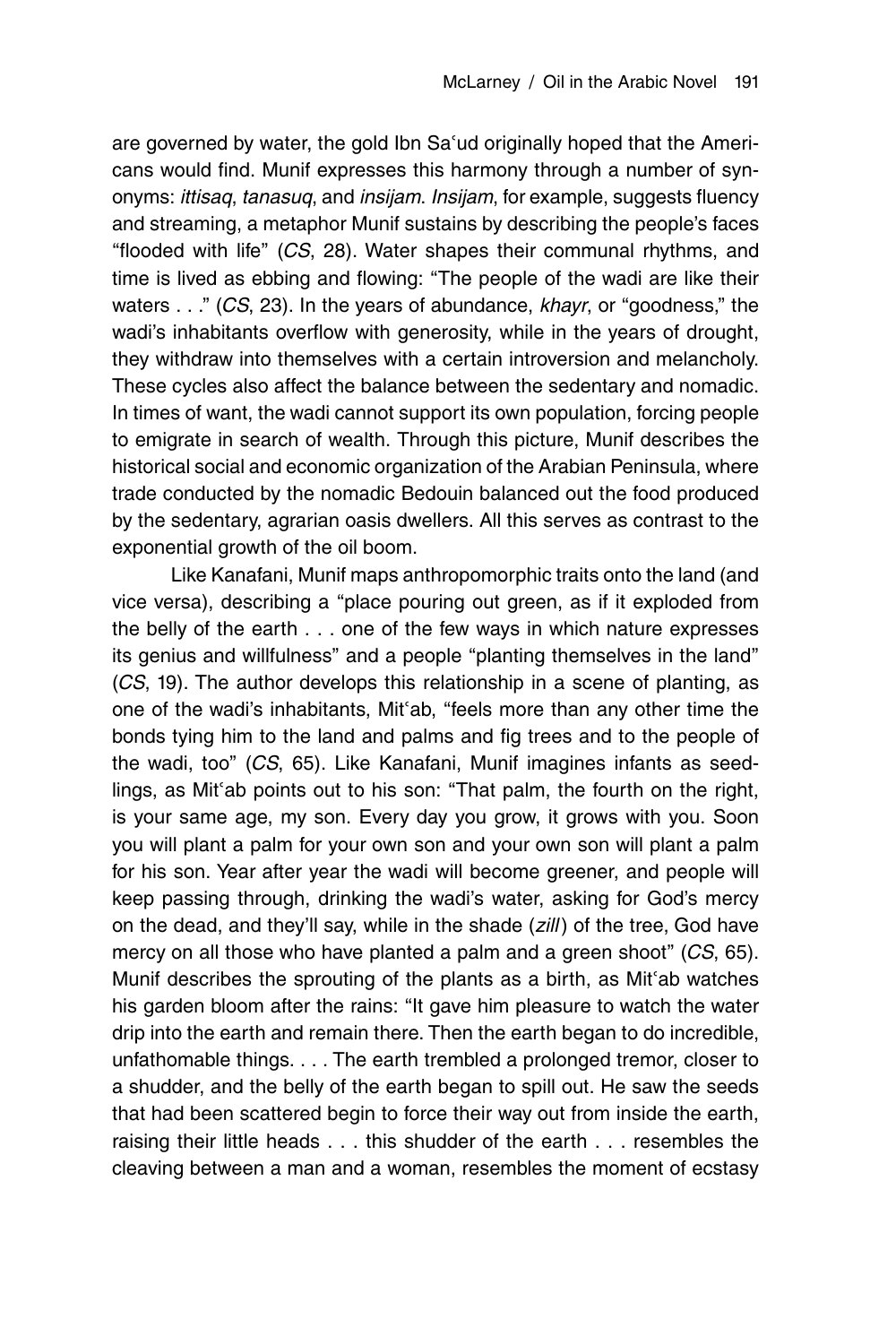that a human feels" (*CS*, 81).38 The agrarian ties do not just bind generations to this locale, invested as they are in the planted earth; they also tie the community together, making water thicker than blood. They tend each other's gardens, making "the people as if they were one family. It's true that family relationships of some kind or another brought people together here, but the relationships that dominated were stronger than those family ties" (*CS*, 72).

When the Americans come to the oasis, they raze the palms and drive out the inhabitants. Munif personifies the trees, as if they were living beings felled from the earth: they kneel in supplication, begging mercy from their executioners. The author depicts them imploring with a voice, feeling pain, needing and wanting. Munif paints the violence of this severing in palpable, human terms, with anthropomorphic images of the trees as living flesh torn from the ground.

The tractors attacked the trees like hungry wolves, tearing them up and throwing them to the ground one after another, and after that, leveling one tree after another, between the irrigation canal and the land around it. Even if they finished with one group of trees, it attacked with the same voracity and ferocity a new group and began to uproot them. The trees, leaning and reeling, before falling, screamed, begging for help, wailing, frantic, calling a final painful call, until they neared the ground, falling beseechingly, as if they needed or wanted to cling to the ground, in an attempt to spring or burst forth from the ground again. (*CS*, 122)

Munif depicts the machines' attack on the trees as a battle between two factions, but even the machines are depicted as living entities, like "huge moving iron creatures" (*CS*, 113). Like the voracious "mouth" of Abu al-Khayzuran's truck, these machines have appetites of wild beasts and devour human flesh. Both authors depict a twofold process: the initial uprooting of the people from the land, then the transformation of these people into fuel for the machines. They represent not only the transition to a society constituted by machines but also the demand for labor to sustain their functioning. The people of the wadi feel that "the world had ended" (*CS*, 114).

38. This passage echoes Qurʿan 22:5: "We created you from dust, then a drop of semen, then an embryo . . . You see the earth all withered, then We send down rain upon it, and it bestirs itself, swells, and brings forth every kind of beauteous verdure." See *Qurʿan: A Contemporary Translation*, trans. Ahmed Ali (Princeton, N.J.: Princeton University Press, 1993).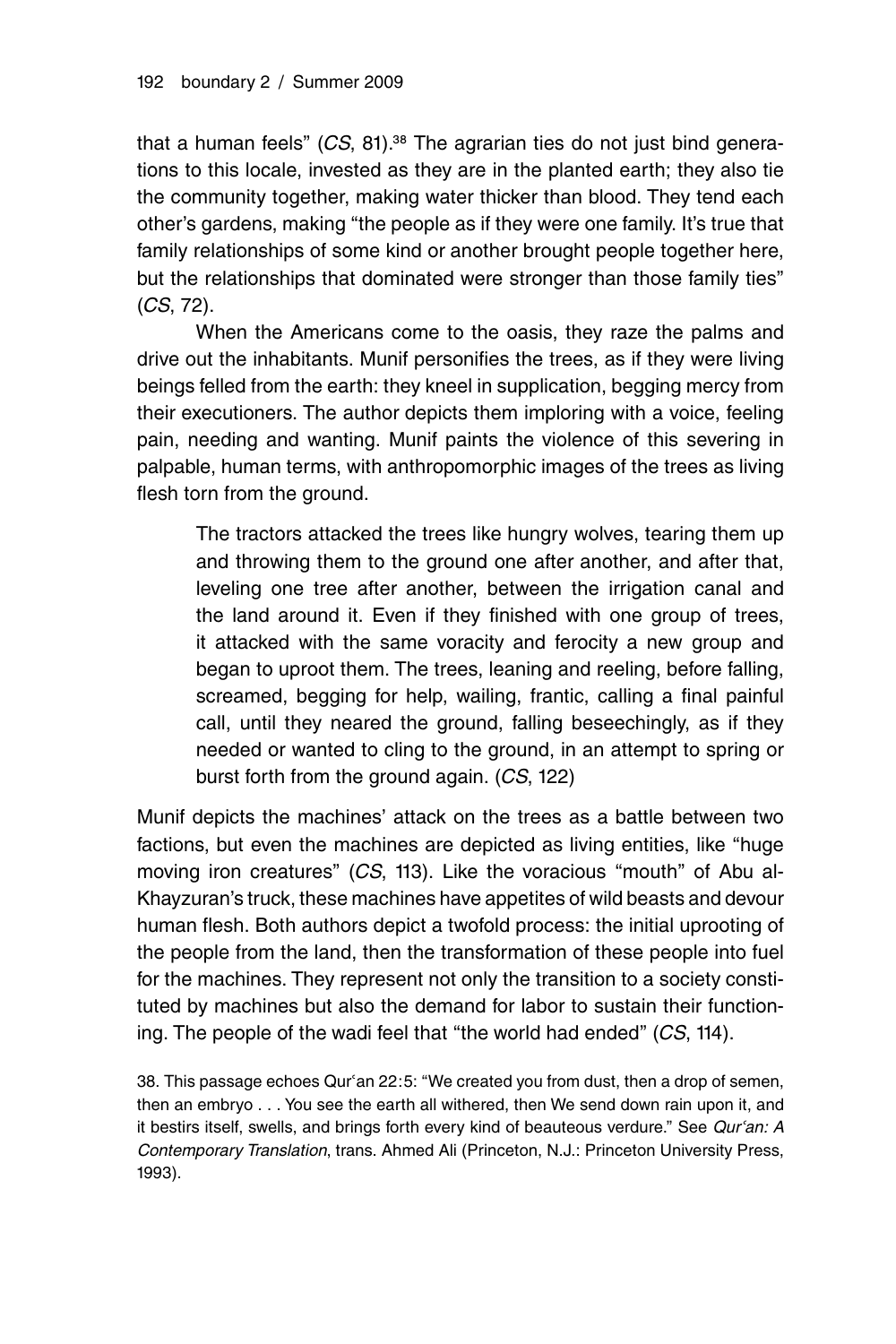As the people are severed from their homes and land, Munif resorts to apocalyptic language. With the destruction of the wadi, the infernal qualities of the desert take over. Fueled by the summer heat, it transforms into "an unbearable hell . . . and torment" (*CS*, 98). With the Americans' arrival, the people of the wadi are already beset by premonitions of evil, referring to them as devils (*ʿafarit*), demons (*jinni*), and satans (*shayatin*) (*CS*, 56, 58, 59, 61, 62, 87, 96, 99, 103, 110, 121). When the Americans begin to pour water into the ground—drilling through the ground rock—the people of the wadi wonder if they are "quenching the thirst" of the *jinn* "burning in the belly of the earth" (*CS*, 151). Through these images, Munif constructs an antithetical world of hellfire, diametrically opposed to the "paradise" that Wadi al-ʿUyun had been. Munif speaks in a prophetic voice, warning of the ethical and moral ramifications of these seismic disruptions. He describes a fervent heat in this "house of fire"; people feel this burning as an intense pain, tearing apart certain limbs of their body (*CS*, 223). Mitʿab says, "They talk about resurrection day? Today is resurrection day. They say if iron strikes iron? Today I saw iron strike iron" (*CS*, 86–87). The people live through hellfire, are nearly destroyed, and are reforged into a new form. In Munif's apocalypse, men are turned not into salt but into machines.

In his book *Democracy First, Democracy Always*, Munif explains the apocalyptic imagery of the title *Cities of Salt*. It refers, he says, to unsustainable cities that would turn into "infernal ovens" without a constant flow of electricity and air conditioning. He describes these steel edifices as a world of "huge iron entities" molding humanity in its image.39 In a key, hallucinatory scene in the novel, an American, a black man, works to erect a drill. As night turns to day, he transforms into an iron pillar, a kind of modern-day "pillar of salt." When the men from the wadi begin working for the American company, the author describes one of them as "planting himself in Wadi al-ʿUyun, not like the palms that used to fill the wadi in days past, but like those iron pillars sunk in every place" (*CS*, 146). In an interview in *Counterpunch*, Munif explained the title's meaning to Tariq Ali, "Cities of salt means cities that offer no sustainable existence. When the waters come in, the first waves will dissolve the salt and reduce these great glass cities to dust. In antiquity, as you know, many cities simply disappeared. It is possible to foresee the downfall of cities that are inhuman."40

39. ʿAbd al-Rahman Munif, *Al-Dimuqratiya Awlan, al-Dimuqratiya Daʿiman* [Democracy first, democracy always] (Beirut: Jami' al-Huquq al-'Arabi, 1998), 327-28. 40. Tariq Ali, "Farewell to Munif: Patriarch of Arabic Literature," *Counterpunch*, January 31/February 1, 2004, available at http://www.counterpunch.org/ali01312004.html.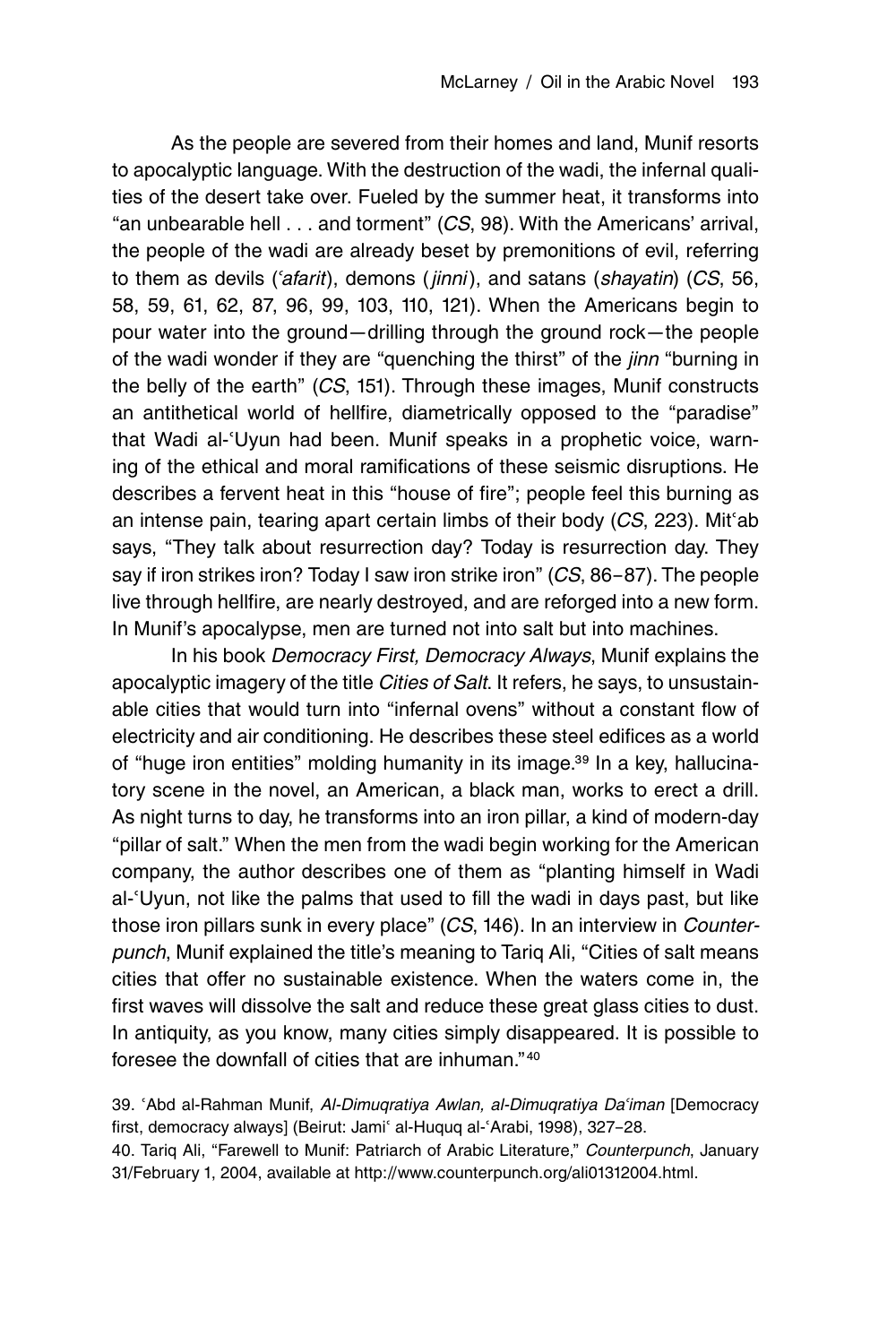Upton Sinclair, in his own novel about oil in 1926, similarly wrote in morally stark terms. Like *Cities of Salt*, *Oil!* also details specific historical events, using thinly veiled disguises for the principal players. Detailing the scandals marring the Harding administration, namely, bribes paid for control over the California oil concessions, Sinclair concludes the novel warning of "an evil Power which roams the earth, crippling the bodies of men and women, and luring the nations to destruction by visions of unearned wealth, and the opportunity to enslave and exploit labor."41 In the *Saturday Review of Literature*, Walter Lippman would label the author an "apocalyptic socialist" for this "messianic," moralizing streak. This vision of a doomed society, plagued by a corrupt materialism, "is a dream which recurs again and again throughout history as the religion of small minorities who cannot endure the life of their times. This religion never conquers the world until it renounces its own essence, becomes worldly, and ceases to demand all it once held to be important."42 In this respect, Sinclair cannot be a modern novelist in the proper sense, still mired in the conscience of an earlier age (in religion), not yet inculcated into the secular materialism of (worldly) contemporary society. Lippman advises Sinclair to stop being "afraid of money" and "barricad[ing] himself from the world." Munif begins *Cities of Salt* as an apocalyptic socialist, depicting an agrarian society, working as a community, equally sharing labor and responsibility. The end of this world is depicted as a spectacular fall from grace.

In Raymond Williams's study of the relationship between country and city, he describes the nostalgic golden ages continually constructed by successive literary generations. "The emphases on obligation, on charity, on the open door to the needy neighbor, are contrasted, in a familiar vein of retrospective radicalism, with the capitalist thrust, the utilitarian reduction of all social relationships to a crude moneyed order. This leads to an evident crisis of values in our own world. The retrospective radicalism . . . is often made to do service as a critique of the capitalism of our own day: to carry humane feelings and yet ordinarily attach them to a pre-capitalist and therefore irrecoverable world."43 Kanafani and Munif are proponents of this retrospective radicalism. Yet their paeans to their roots lend their

43. Williams, *The Country and the City*, 35–36.

<sup>41.</sup> Sinclair, *Oil!* 527. Paul Thomas Anderson's film *There Will Be Blood* (Paramount, 2007) is clearly intended as an allegory of current oil politics, corrupt religion, and "unearned wealth."

<sup>42.</sup> Walter Lippmann, "Upton Sinclair," *Saturday Review of Literature* 4 (March 3, 1928): 641–43.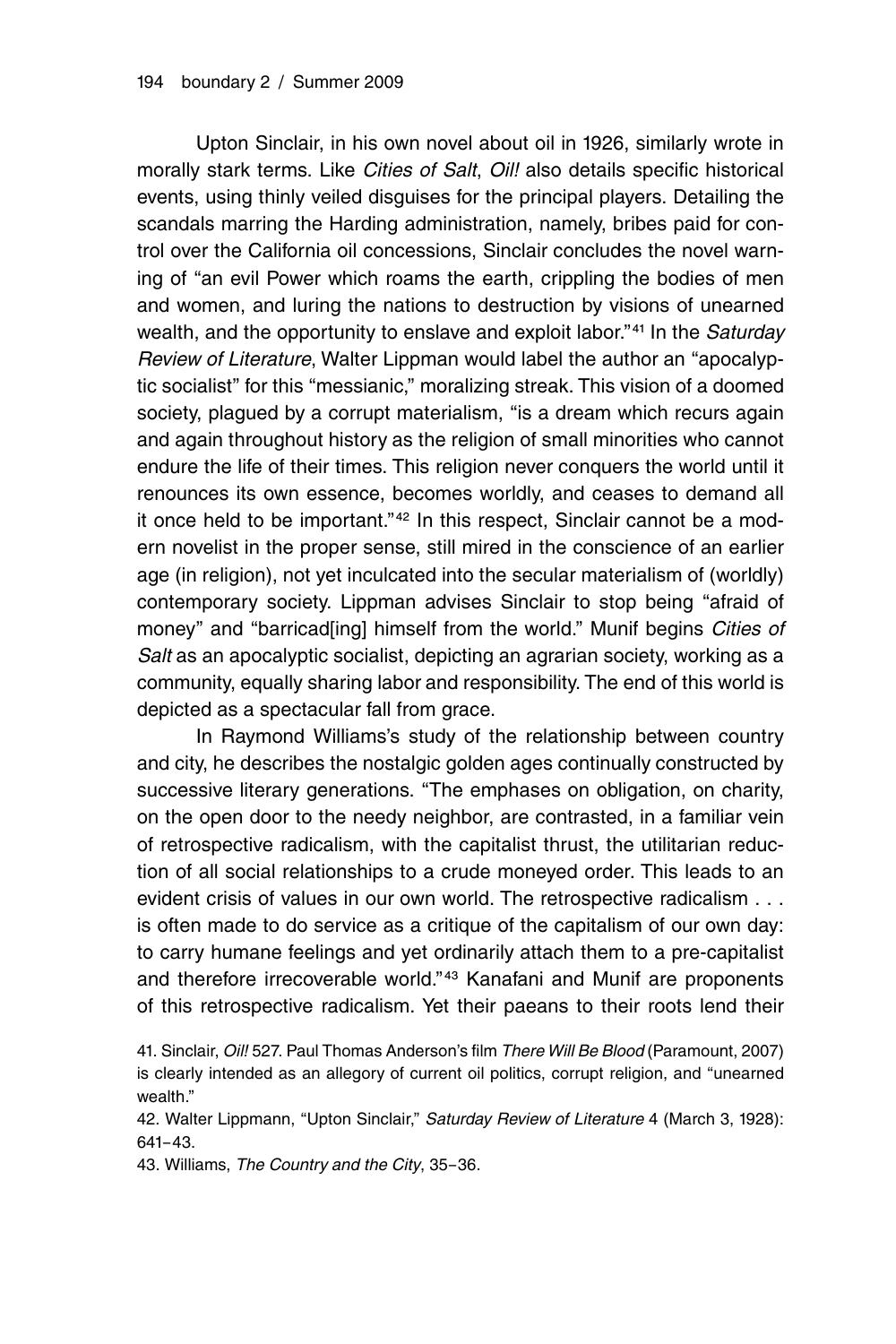narratives humanity and anchor them in native soil. They perceive the crisis of the industrial age—and foreign presence in indigenous land—as apocalyptic, but some survive. The resulting technology makes their narratives possible, not just in the sense of publication and distribution but in the very tale they tell.

When *Cities of Salt* was translated into English, it was widely reviewed in the U.S. literary press.44 Francine Prose of the *New York Times* writes that reading *Cities of Salt* "is like seeing carved shutters thrown open or an embroidered veil drawn back, and glimpsing behind it the face of someone very much like someone we know."45 She intends that an Orientalist veil has been rent, humanizing "the Arab as the unknowable Other." Yet she strikes on one of the novel's core truths: the contemporary history of Saudi Arabia was created by American enterprise. The first volume of *Cities of Salt* concludes with the 1953 workers' strike against Aramco in Dhahran, a piece lifted from history, like so much of the novel. Munif builds up to the strike by describing a system of segregation that Prose describes as "eerily familiar" to Americans. Oil historian Robert Vitalis chronicles "a system of race and caste segregation in [Aramco's] zone of operations in Dhahran . . . institutions and norms of separate and unequal rights and privileges, of crude racism and progressive paternalism."46 A CIA report on the strike observes parallels with civil rights strikes at home, acknowledging severe disparities between classes and races (with Orientalist imagery thrown in). The report contrasts a "primitive land of low pay, slaves, eunuchs, and harems to the comfortable conditions of US residents in Dhahran [Aramco's headquarters]."47 The language of the document is revealing, not only projecting the United States' history of slavery onto new territory but reproducing its fraught city/country, North/South, free/slave relationship in the desert. The tale is part of the American legacy in other, unforeseen ways, as a history of

44. For reviews of Munif, see Ammeil Alcalay, "Gulf States of Mind . . . ," June 11, 1991, S15; Amitav Ghosh, "Petrofiction," *New Republic*, March 2, 1992, 29–34; and David Gilmour, "Desert Ruritania," *New York Review of Books*, March 26, 1992, 19–20.

45. Francine Prose, "Sinbad in a White Rolls Royce," *New York Times Book Review*, October 27, 1991, available at http://query.nytimes.com/gst/fullpage.html? res=9D0CE7DD1531F934A15753C1A967958260.

46. Robert Vitalis, "The Closing of the Arabian Oil Frontier and the Future of Saudi-American Relations," *Middle East Report* 204 (1997): 17.

47. Robert Vitalis, "Aramco World: Business and Culture on the Arabian Oil Frontier," in *The Modern World of Business and Industry*, ed. K. Merill (Princeton, N.J.: Princeton University Press, 1998), 14.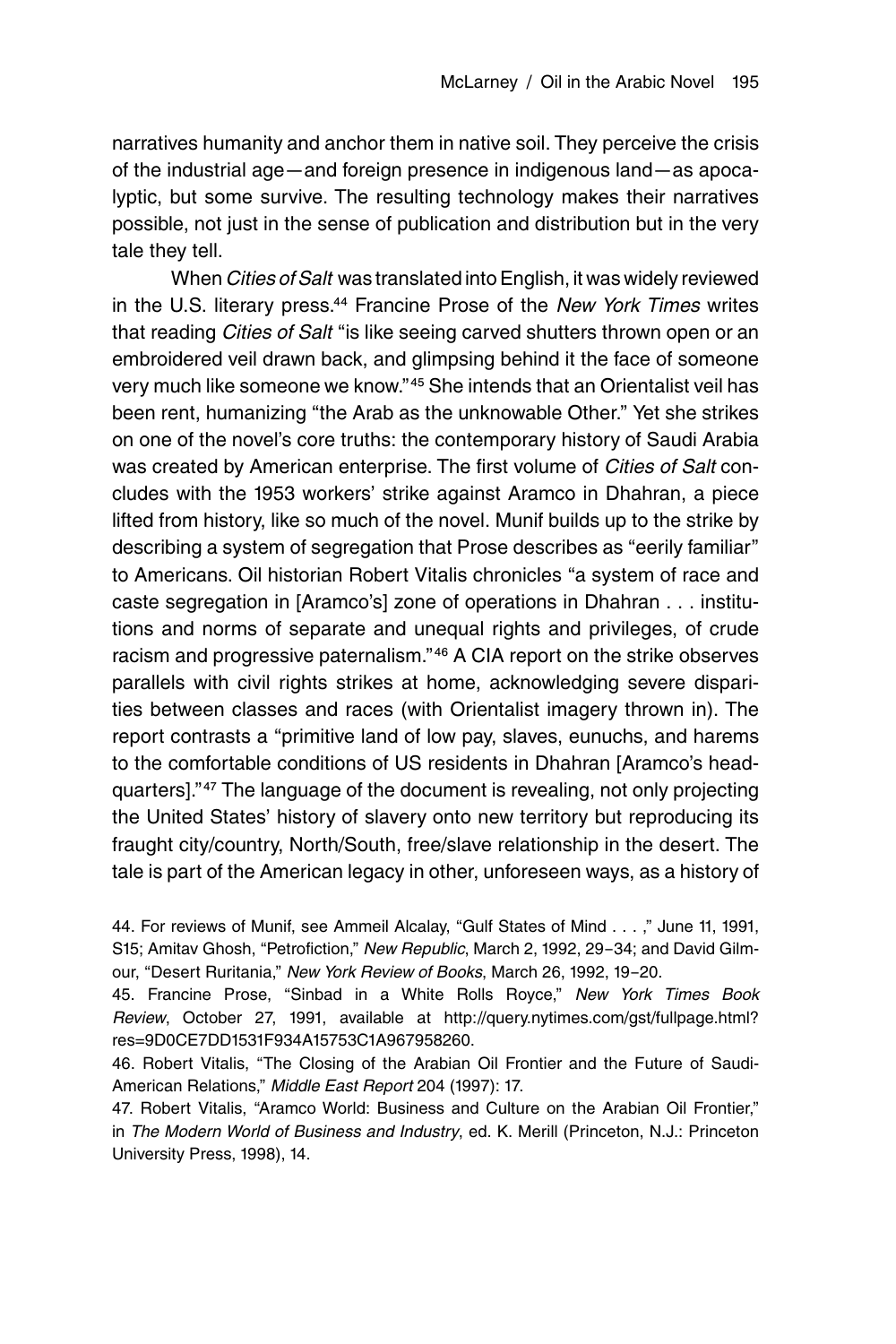tribes uprooted and displaced, of segregation, and cheap, imported labor.<sup>48</sup> Kanafani's *Men in the Sun* similarly echoes recent immigration history in the United States. His tale is retold with the recent fate of nineteen Mexicans who suffocated in a truck as they were being smuggled across the border.49 It is not surprising that the American University of Cairo recently banned *Cities of Salt*. The incident was reported as an example of Egyptian censorship (and of stifling criticism of ruling regimes).<sup>50</sup> Yet a new edition of *Cities of Salt*, issued by the Egyptian publishing house Maktab al-Madbuli, is available a block away from AUC, at Madbuli's bookstore.

Like Prose, John Updike found "Munif's Muslims . . . familiar," though he compares them to the "noble caftaned savages admired by T. E. Lawrence." He writes that Munif "appears to be—though he lives in France and received a Ph.D. in oil economics from the University of Belgrade—*insufficiently westernized* to produce a narrative that feels much like what we call a novel" (my emphasis). Using derogatory language of retarded development, Updike touches on the oil novel as both product of and protest against an imported imperial modernity. Updike scoffs at the novel's "single insistent sociological point," that "the Arabs are discomfited, distressed, and deranged by the presence of Americans in their midst."51 Ironically, Updike's recent novel *Terrorist* apparently treats the same sociological point, but in the context of New Jersey. Robert Stone's review in the *New York Times Book Review* comments on "Americanization" as an exported

48. The battle over native rights and oil drilling in Alaska is currently raging. See Winona LaDuke, "Alaskan Natives Challenge Oil Industry," *Third World Net* 26 (August 2003), available at www.choike.org/nuevo\_eng/informes/1322.html; and *Democracy Now!* interview with Alaskan Gwich'in activist Sarah James, "The True Cost of Oil: On Bp Amoco, U'Wa Traditional Leader Roberto Perez on Occidental Petroleum in Colombia, Exxonmobil Campaigner Peter Altman in Texas and Nigerian Lawyer Oronto Douglas on Chevron, Shell" (April 26, 2001), available at http://www.democracynow.org/2001/4/26/ the\_true\_cost\_of\_oil\_alaskan.

49. Edward Hegstrom and Dan Feldstein, "Immigrants' Attempt to Reach Houston Ends with 19 Dead," *Houston Chronicle*, May 18, 2003.

50. See the Human Rights Watch report *The Repression of Academic Freedom in Egyptian Universities* (June 2005), as well as Judith Gabriel's article "International Debate Flares over Book-banning at AUC," *Al-Jadid: A Review and Record of Arab Culture and Arts* 5, no. 26 (Winter 1999), available at http://www.aljadid.com/features/Mohammed ShukrisThePlainBreadisTargetofHostilePress.html; and Nadia Abou El-Magd's article "Censorship Board on a Banning Spree," *Al-Ahram Weekly*, March 18–24, 1999, available at http://weekly.ahram.org.eg/1999/421/eg3.htm.

51. John Updike, "Satan's Work and Silted Cisterns," *New Yorker*, October 17, 1988, 199.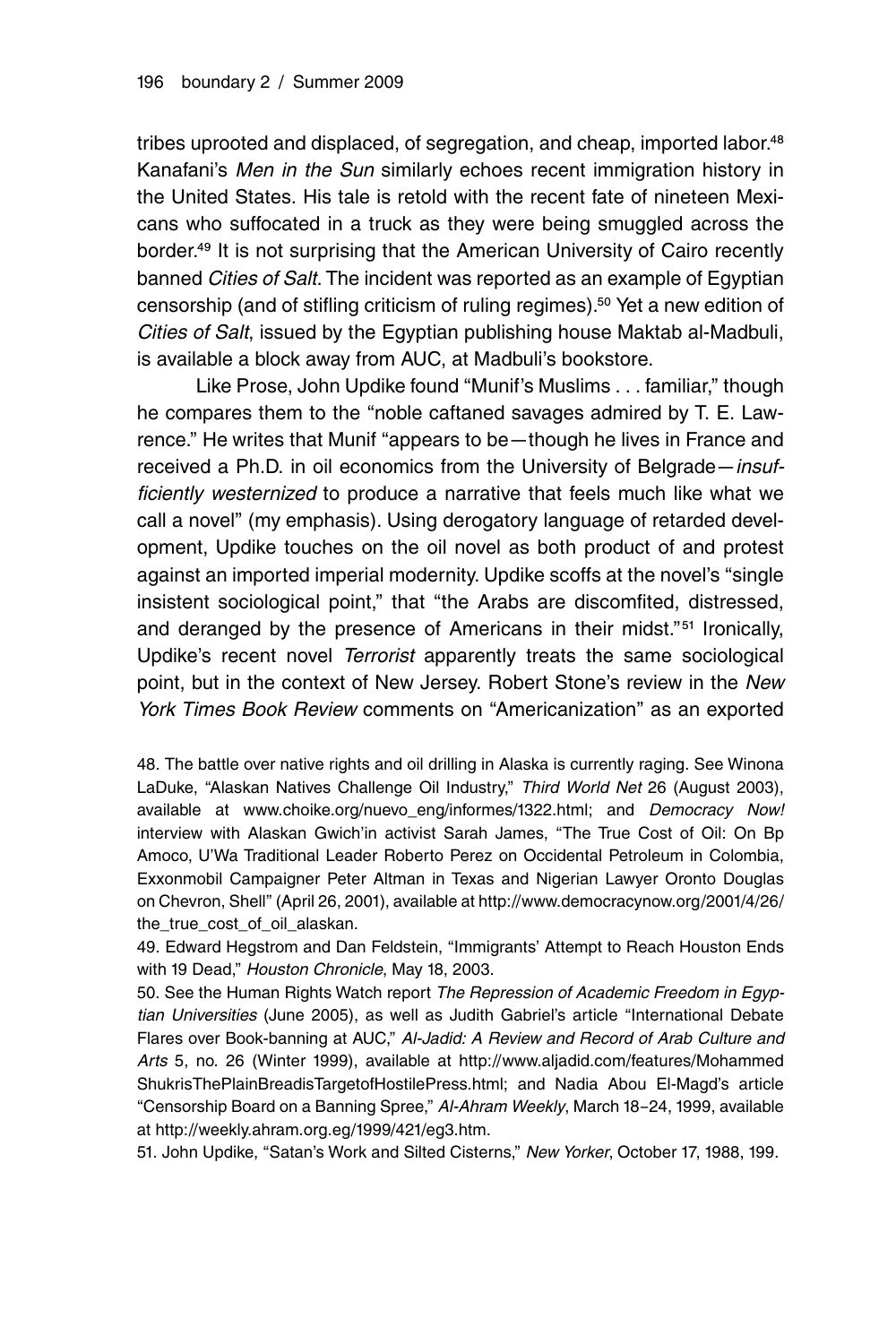imperial modernity, themes that resonate uncannily with *Cities of Salt*. Of "Americanization," Stone writes,

In dystopic usage the suggestion was of quick greenbacks primitively acquired by new money, the ruthless subjection of the land and the aboriginal people, and all the confusion and suffering and mess wrought by mines, railroads and factories. The term invokes the transformation of the landscape into unnatural mechanical shapes. . . . Most threateningly for many, "Americanization" also meant a setting aside of the social order in ruthless pursuit of profit, a jury-rigged class system based on money, a rootless and dislocated population.52

The double history of the United States and Saudi Arabia reveals their intimate imbrications through these literary works, their overlapping motifs, patterns, and themes. In this sense, these two seemingly disparate cultures are brought together not only by the petroleum industry but also by the global technology of the novel. This poses problems for Benedict Anderson's and others' identification of the novel as an expression of the imagined community of the nation. Is it, instead, the vehicle for empire imagined on the ground? Others, namely Said, have argued as much.<sup>53</sup> Although Munif dreams of unsullied origins, his work reproduces the mechanics of modernity and, in so doing, gives birth to itself. If it is a deformed birth, as in Updike's estimation, then it all the more reflects the damaged and fallen state that is the modern world. Even the dream of pure origins—which has become the staple of Islamism—is a product in that sense, of the alienating and dislocating effects of modern existence.

Although Munif and Kanafani were Arab nationalists, meaning they were socialist and secular in political orientation, their apocalyptic imagery imparts their work with a religious hue. Their belief about the inherently destructive power of the Industrial Revolution resonates widely in the Arab and Muslim world. At a recent Islamist conference, Camilia Hilmi observed that "scientific progress and technological competition . . . will not be realized except on the rubble of morality, belief, and commitment to the dictates

52. Robert Stone, "Updike's Other America," *New York Times Book Review*, June 18, 2006, available at http://www.nytimes.com/2006/06/18/books/review/18stone.html?fta=y. 53. See Benedict Anderson, *Imagined Communities: Reflections on the Origin and Spread of Nationalism* (New York: Verso, 1983); and Edward W. Said, *Culture and Imperialism* (New York: Vintage, 1993).